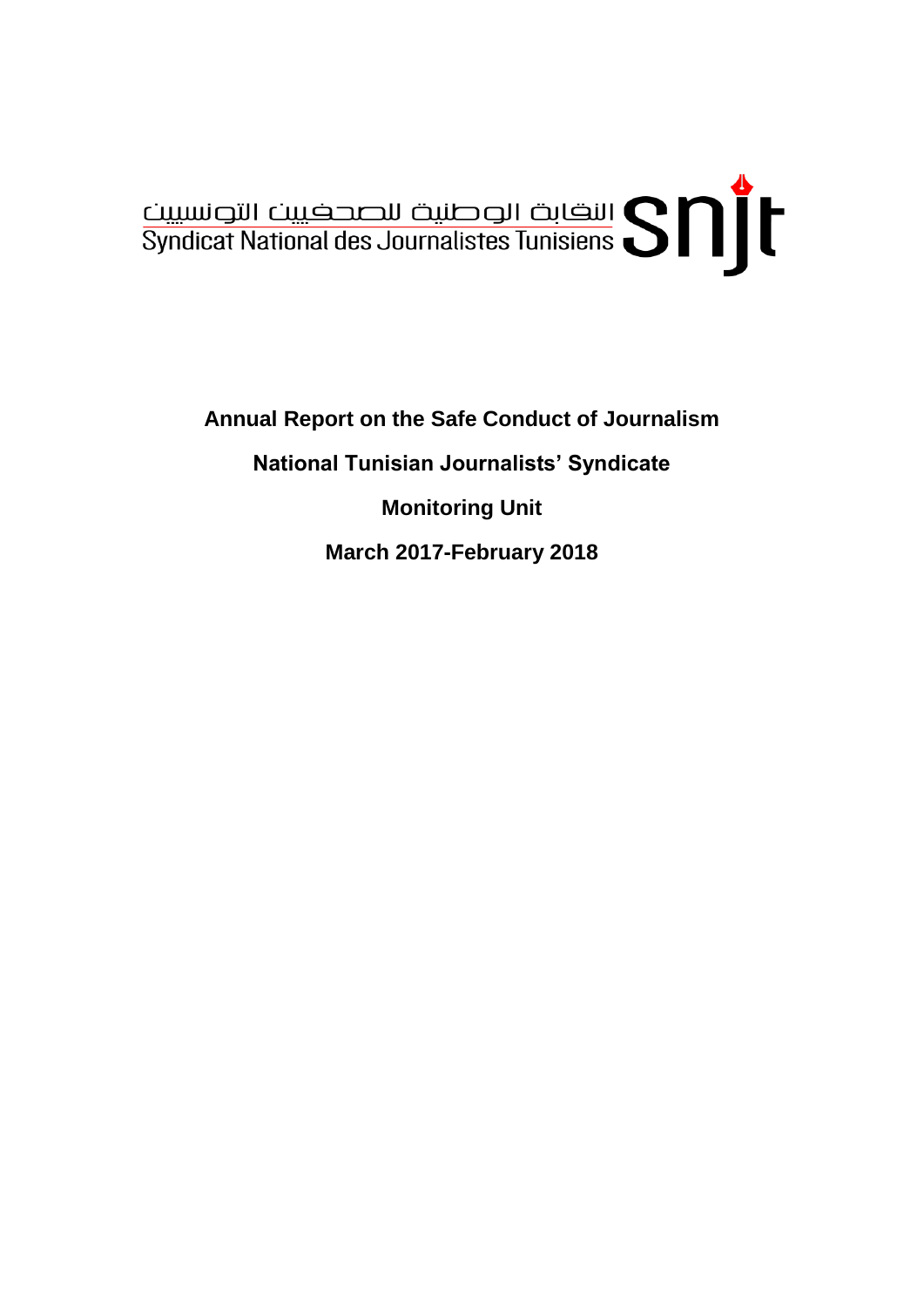# **The Unit's Team**

Khaoula Shabeh

Mondher Cherni

Feten Hamdi

Mahmoud Rouissi

Multimedia

Tarak Ghourani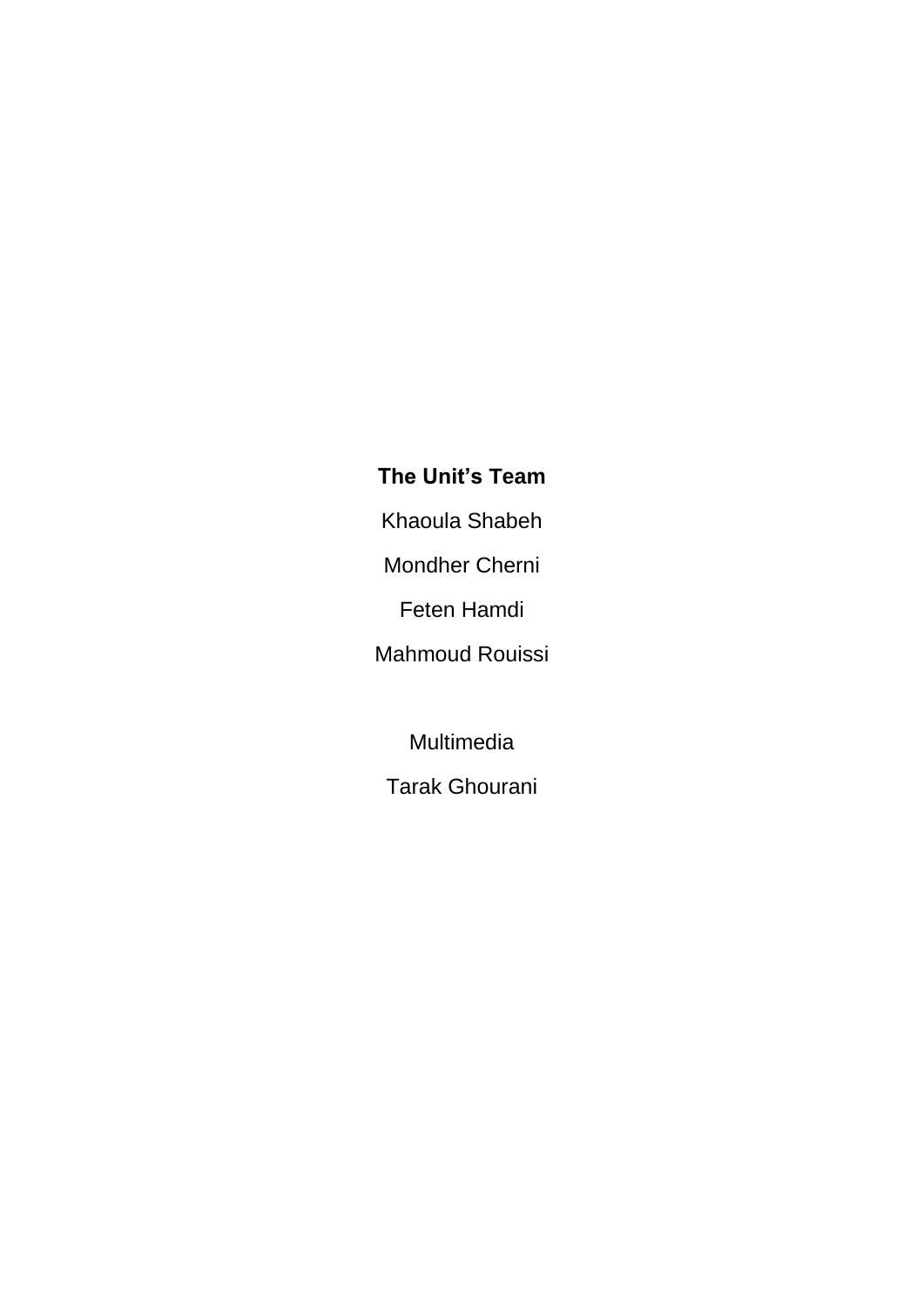#### **Preface**

The Tunisian government failed to comply with the commitments it undertook upon taking office. These commitments pertain to the respect of the freedom of press and support to the media. Over one year of the work of the monitoring unit at the occupational safety center of the Tunisian journalists' Syndicate, we noted that the authoritarian culture that leaves little room to criticism and protest is still alive. Evidence to this are the attempts to have control over the media, notably public media, through the appointment of parachuted managers. Government promises to ensure an adequate and safe environment for journalists have remained a dead letter. Even worse, we have noted many attempts to interfere with journalistic content and sometimes journalists were assaulted by government officials. Circular 04 on the organization of information and communication cells in the ministries and in public institutions and facilities remained in force despite the presidency of the government having officially declared the circular suspended.

These government practices have sent negative signals because they show no respect for the principle of immediate access to information as public officials, including press attachés, continue to receive instructions to make statements without the prior permission of the entity to which they belong. These practices breach the Tunisian constitution and the principle whereby the administration should be at the service of citizens. As a result, journalists could not do their job on many occasions and the citizen was denied the right to obtain and have access to information.

Other evidence to this policy show in the failure of the government's executive bodies, including the ministries' of interior, justice and foreign affairs, etc… to assume their legal responsibility to protect journalists during the exercise of their profession. This failure took various forms, including the direct involvement of government agents in assaults and harassment against journalists as well as the authorities' systematic ignorance of the perpetrators' acts and their failure to prosecute them, which entrenches the principle of impunity.

Along similar lines, the government has sought to enact laws that represent a blatant threat against the freedom of press as evidenced by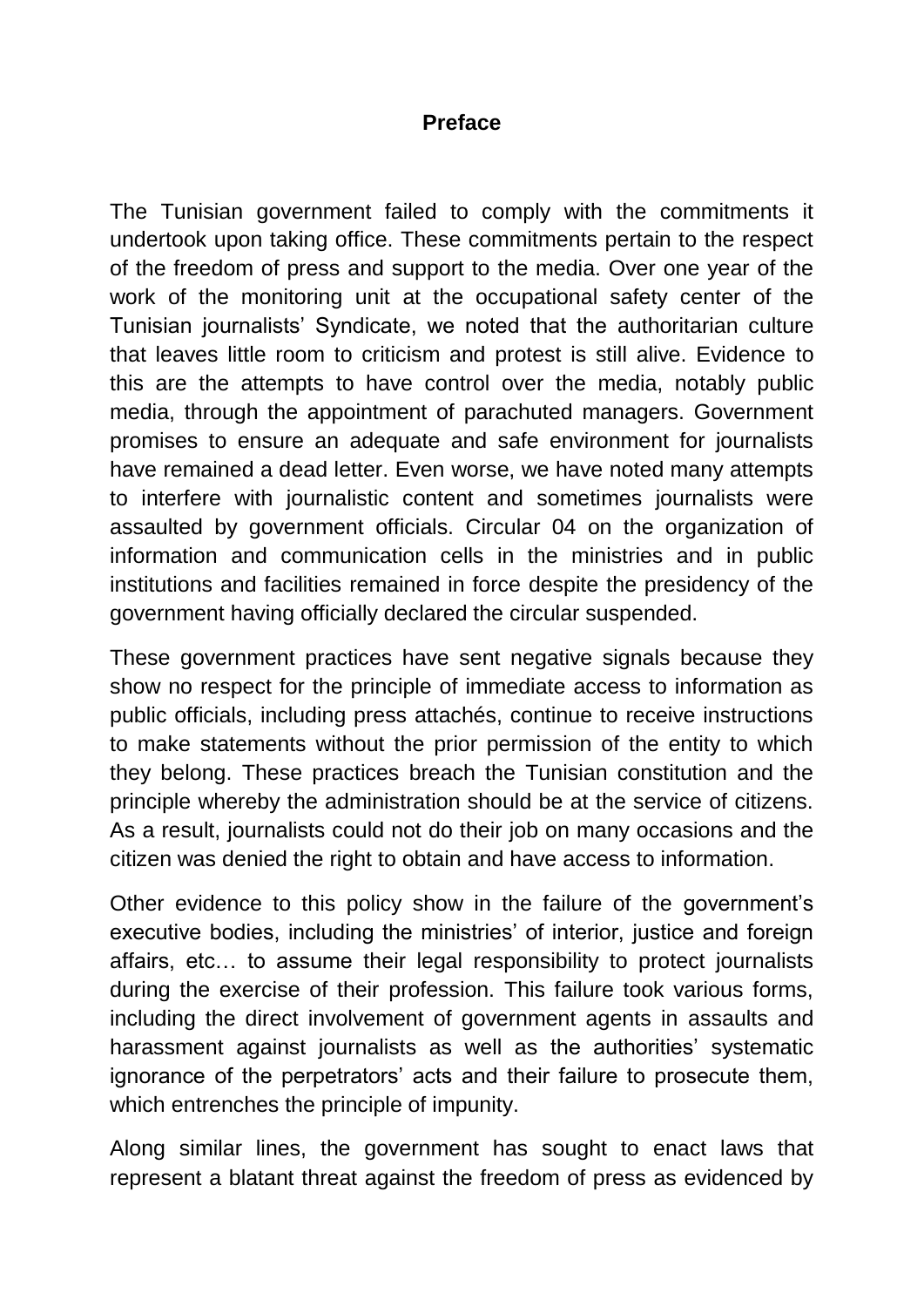the draft law on "reprimanding aggressions against armed forces" and the draft laws on the organization of the audiovisual sector. These steps, which are in contradiction with the State's international commitments, could be a gateway to setting serious limitations on the freedoms of press, opinion and expression.

In the face of these looming threats to the freedoms of press, opinion and expression and the right to have access to information, the National Union of Tunisian Journalists (SNJT) managed to establish an early warning system through the unit to monitor and document aggressions against journalists which operates in close collaboration with HCHR and UNESCO since March 217. This unit is the first is the first milestone in the project to set up the Center for Occupational Safety at SNJT.

Through this unit, SNTJ seeks to:

- Monitor and document aggressions and abuses against journalists based on international standards and the best practices in this area.
- Provide counseling and adequate legal support to journalists victims of aggressions or of serious threats to their professional safety, security and freedom.
- Support the work of the national and international human rights organizations with respect to the freedom of expression and press through reporting on serious aggressions against journalists.
- Build indicators relating to the safety of journalists and make them available to the public.
- Publish monthly, half-yearly and annual reports to raise awareness among citizens, the civil society, and government and nongovernment stakeholders, of the serious nature of aggressions against journalists and of the need to fight impunity.

This mechanism makes it possible to prepare proactive strategies, action plans and steps to support the freedom of press and expression for the benefit of journalists. SNTJ advocates the implementation of strategies to lay an obligation on all stakeholders to respect the principles underpinning the freedom of press and media independence and to ensure that there is political will to provide more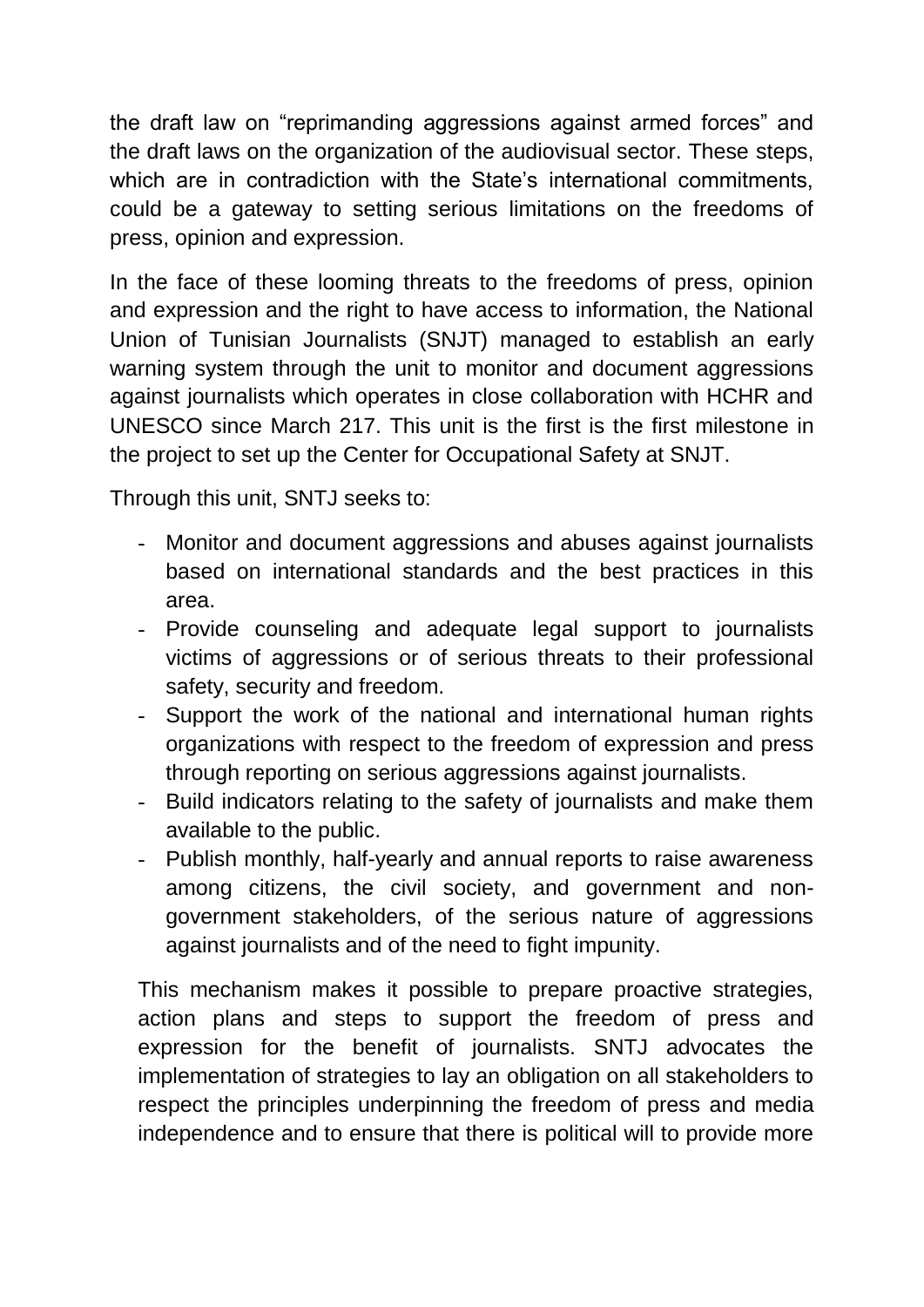safeguards in relation to the safety and independence of journalists in the exercise of their profession.

**Neji Bghouri**

**President of SNTJ**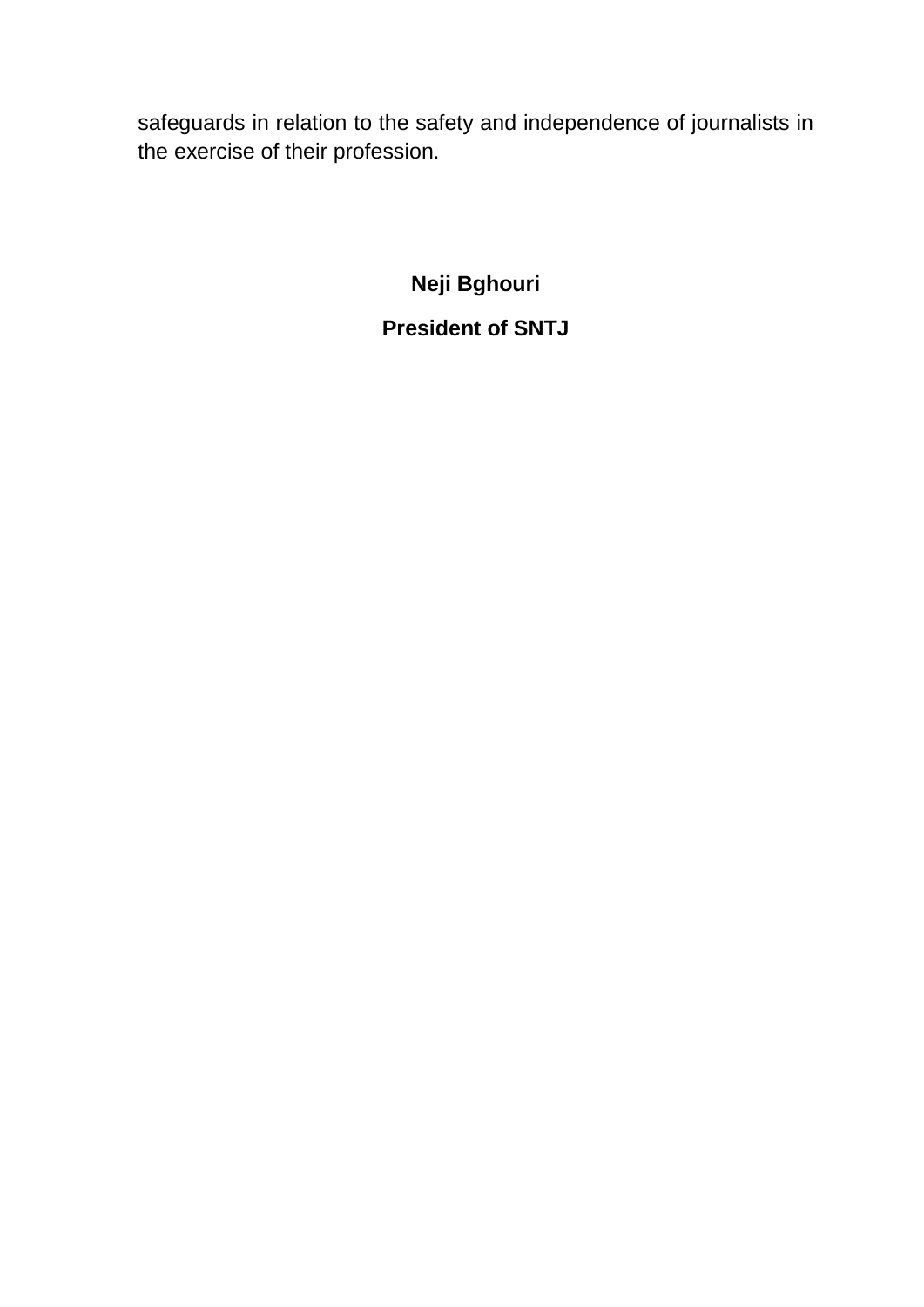### **Introduction**

One year after it became operational, the Monitoring Unit presents its first annual report on the safety of journalists in Tunisia. The first part describes the aggressions to which journalists in Tunisia are subject to in terms of type, gender, media institutions, geographical scope and the perpetrators.

In the second part, the indicators related to aggressions against journalists and the question of impunity are dealt with. These indicators include the number of complaints filed by journalists victims of violations, the percentage of these complaints out of the overall number of aggressions that could be prosecuted, the outcome of the complaints filed, the percentage of journalists having filed complaints out of the total number of journalists victims of aggressions, outcomes of the prosecution of perpetrators, as well as the indicator on cooperation with the Ministry of Interior (MoI).

All cases of aggression against journalists regardless of nationality or any other variables were monitored. Exceptionally, aggressions against Tunisian journalists operating in Libya were monitored for preventive purposes and because of the dangerous risks these journalists could be exposed to in an unsafe working environment. The Unit also monitored the aggressions against Tunisian journalists temporarily working abroad on official missions to place greater responsibility on Tunisian authorities with respect to the protection of journalists on duty.

The report presents facts relating to the degree of commitment of the various media actors to contribute to curbing aggressions against journalists and fighting impunity.

The report's annexes (section III) present an academic study carried out by the Unit to design professional safety indicators for journalists operating in Tunisia- February 2018 as well as a list of all litigation cases against journalists and the Unit's publications for the months of September, October, November and December 2017.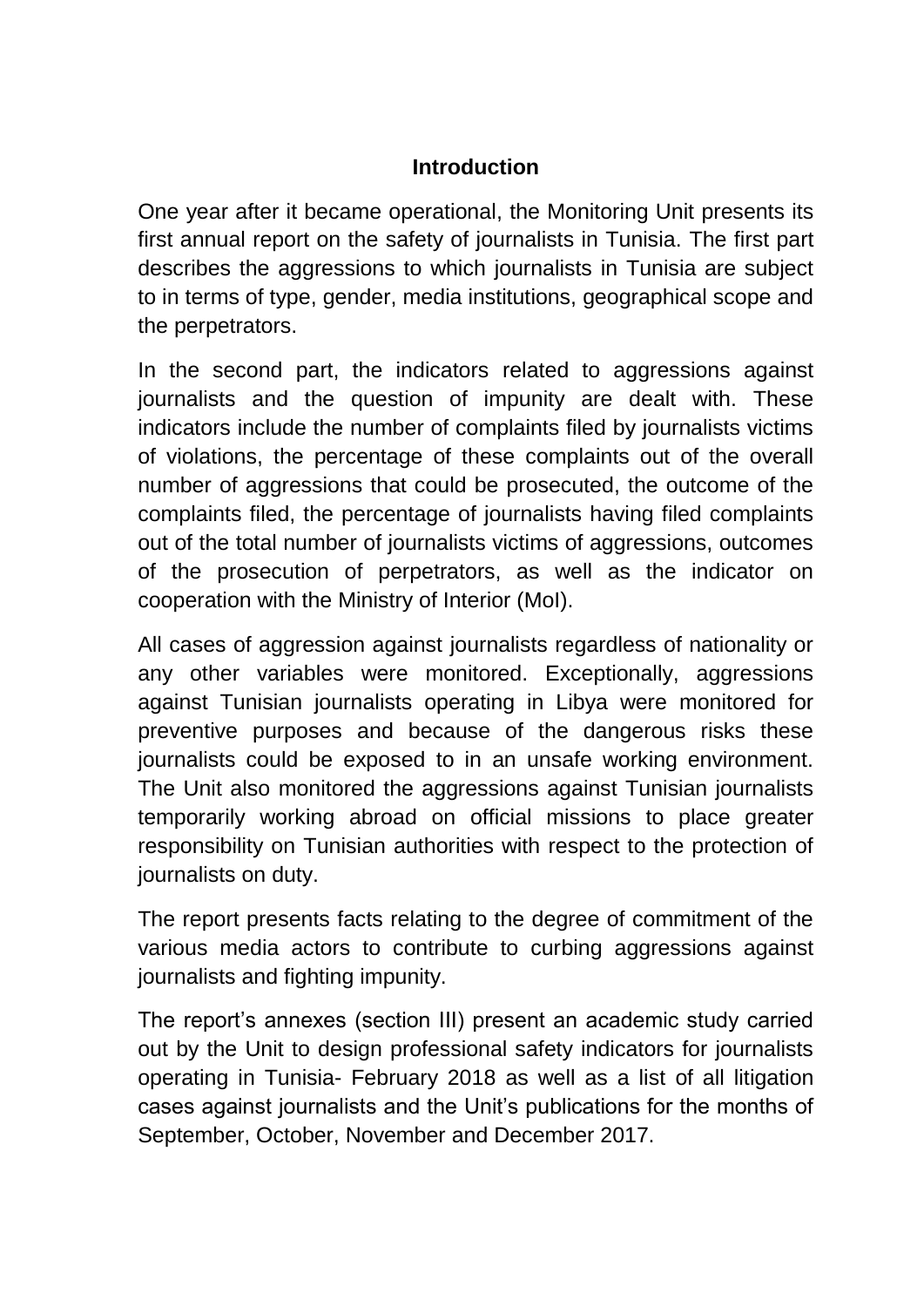## **Section I: Aggressions against journalists in Tunisia<sup>1</sup>**

 The situation of press freedoms has been uneven. Aggressions against journalists exercising their profession during the months of July, August and September 2017 declined while the months of March, April and June 2017 witnessed a rise in the number of aggressions to reach over 20 cases per month. The highest figure was recorded in June 2017 with 24 cases of aggression against 33 journalists.

| <b>Month</b>         | <b>Number of cases</b> | <b>Number of victims</b> |
|----------------------|------------------------|--------------------------|
| March 2017           | 20                     | 41                       |
| April 2017           | 22                     | 41                       |
| May 2017             | 17                     | 17                       |
| <b>June 2017</b>     | 24                     | 33                       |
| <b>July 2017</b>     | 9                      | 15                       |
| August 2017          | 8                      |                          |
| September 2017       | 6                      | 9                        |
| October 2017         | 15                     | 32                       |
| November 2017        | 10                     | 11                       |
| December 2017        | 17                     | 25                       |
| January 2018         | 18                     | 22                       |
| Februar <sub>8</sub> |                        | 22                       |

Table: Evolution of cases of aggressions and number of victims

### **1. Aggressions aggregated by gender:**

245 journalists were subject to 183 aggressions across the country. The abuses targeted 68 female journalists and 177 male journalists, respectively.

## **a. Aggressions against male journalists:**

1

 $1$  The Unit used a monitoring methodology based on an extended definition of the concept of "journalist" in line with the UNHRC definition presented in the General Comment n°. 34 on article 19 of ICPPR "Journalism is a function shared by a wide range of actors, including professional full-time reporters and analysts, as well as bloggers and others who engage in forms of self-publication in print, on the internet or elsewhere". This definition is broader in scope than the one provided in article 7 of Decree 115 of 2011 on the freedom of press, print and publication. The Unit's aim is to broad the scope of monitoring and protection in relation to press freedom abuses.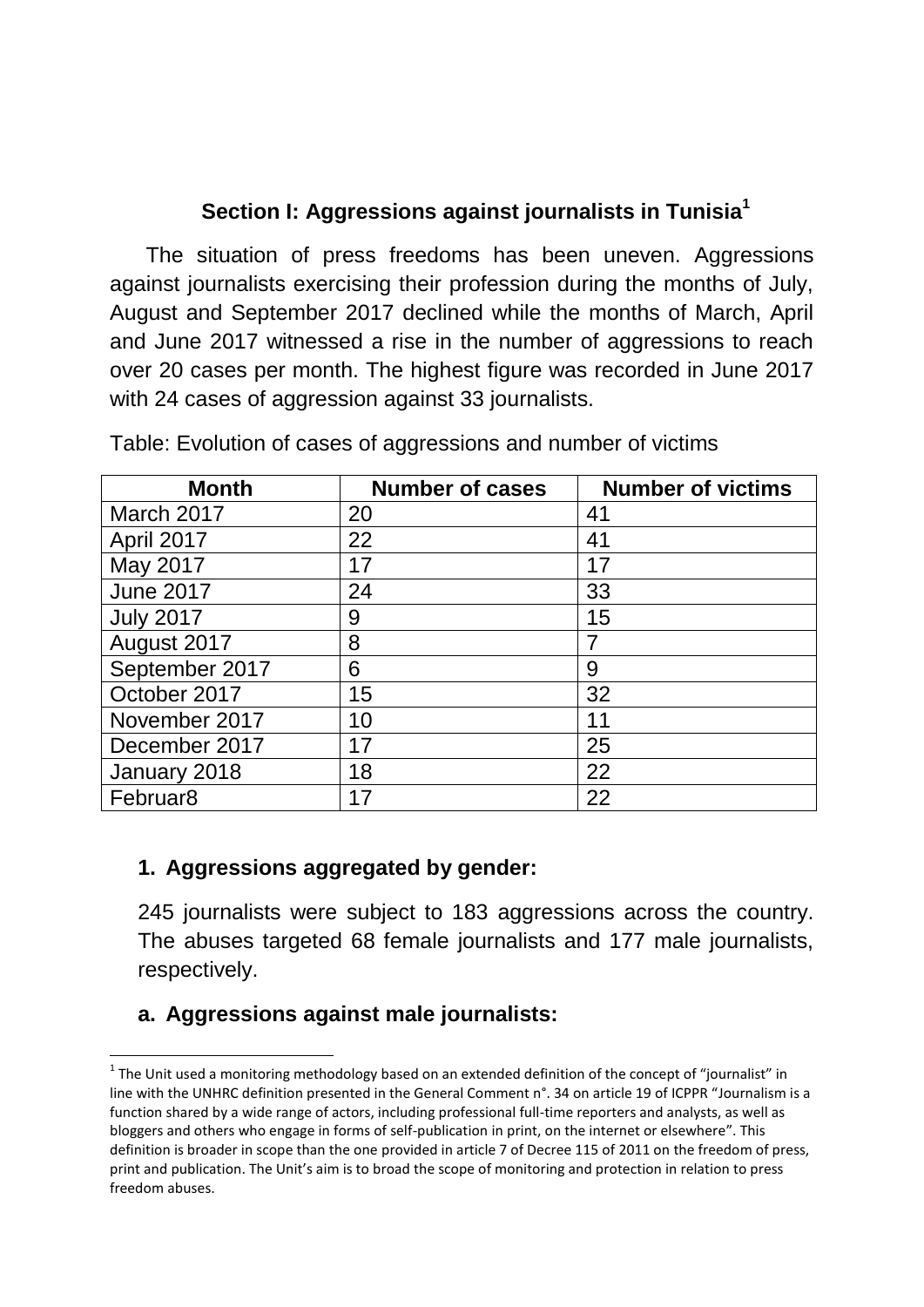177 journalists were subject to aggressions as follows:

- 35 cases of harassment.
- 28 cases of verbal or material assault.
- 13 cases of prevention from work.
- 10 cases of prosecution.
- 5 cases of arrest.
- 8 cases of censorship.
- 3 cases of threats.
- One case of detention.
- One case of imprisonment

The Unit identified cases of frequent aggressions against male journalists as follows:

- One journalist was subjected to 5 aggressions
- One journalist was subjected to 4 aggressions
- One journalist was subjected to 3 aggressions
- 27 journalists were subjected to two aggressions each
- 147 journalists were subjected to a single aggression each

## **b. Aggressions against female journalists**

- c. 40 cases of prevention from work.
- d. 17 cases of harassment.
- e. 7 cases of verbal assault.
- f. 3 cases of physical assault.
- g. 4 cases of prosecution.
- h. 4 cases of censorship.
- i. 4 cases of threats.

The Unit identified cases of frequent aggressions against female journalists as follows:

- One journalist was subjected to 5 aggressions
- One journalist was subjected to 4 aggressions
- One journalist was subjected to 3 aggressions
- 6 journalists were subjected to two aggressions each
- 59 journalists were subjected to a single aggression each
- **2. Aggressions aggregated by media organization:**

### **a. Aggressions aggregated by type of media organization:**

- 28 Radio
- 25 TV channels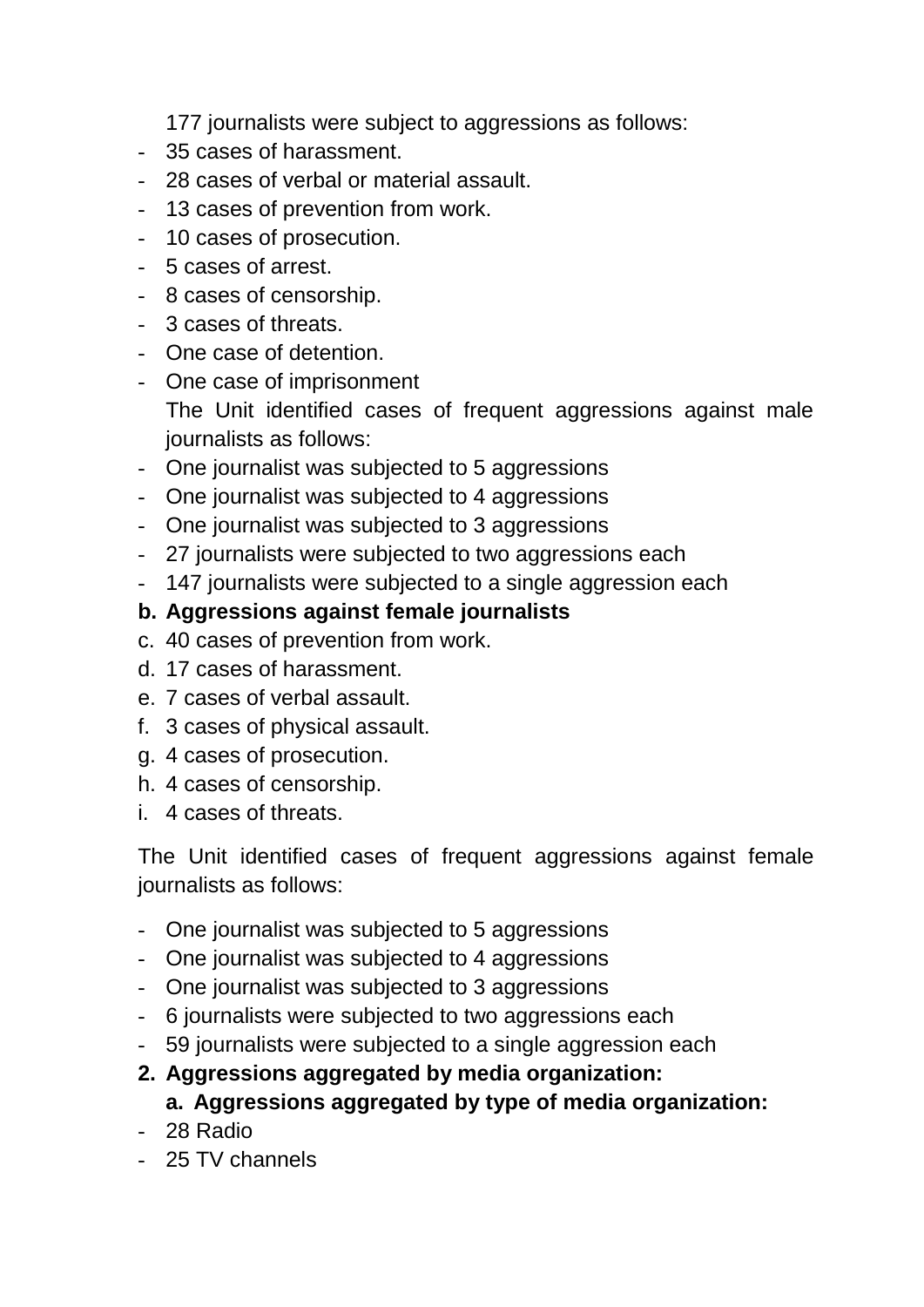- 19 websites
- 1 Newspaper
- 2 news agencies
- 1 print journal

## **b. Aggressions aggregated by nature of media organization:**

- 45 private organizations
- 17 foreign organizations
- 13 public organizations
- Community media
- Confiscated organizations
- 3. Types of aggressions against journalists

Journalists were subjected to 183 aggressions in different governorates across the republic, as follows.

## **a. Prevention from work:**

Any act, practice, or measure which would prevent the journalist of his right to obtain information from various sources is considered prevention from work as per the monitoring methodology used by the Unit<sup>2</sup>. The monitoring unit recorded 53 cases of prevention from work for which the following were responsible:

- Public agents and servants in 26 cases
- Security officers in 15 cases
- Members of committees and bodies organizing sports and cultural events in 6 cases
- Citizens in 2 cases
- A government official and a public prosecutor in one case each

The highest rates of prevention from work related cases were recorded in the Governorates of Greater Tunis, Kairouan, Tataouine, Sousse and Nabeul as follows:

- 21 cases in the Governorates of Greater Tunis.
- 5 cases in both Kairouan and Tataouine.
- 4 cases in Sousse.

**.** 

 $2$  The monitoring methodology is based on article 10 of Decree 115 on the freedom of press, printing and publishing: "Every citizen has the right to access information, news, data and statistics from various sources in accordance with the conditions and procedures stipulated in Decree No. 41 of 26 May 2011 on access to administrative documents of the public structures amended by Decree No. 54 of 11 June 2011. Journalists may ask the mentioned authorities for information, news and statistics in their possession, unless such material is confidential by law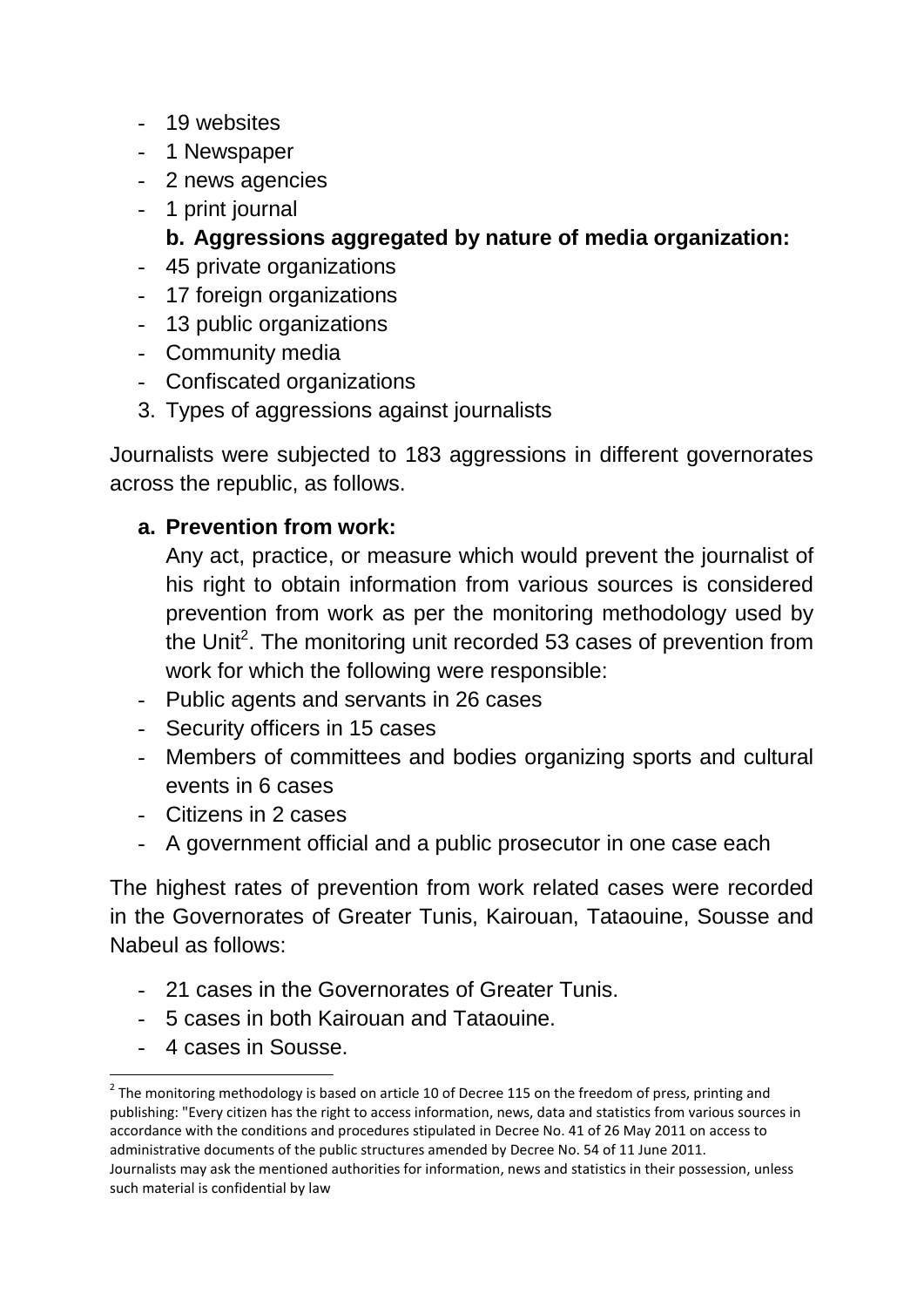- 3 cases in Nabeul.
- 2 cases in Monastir, Zaghouan, Sfax and Mednine.
- 1 case in Kasserine, El-Kaf, Mahdia, Jendouba, Sidi Bouzid, Kebili and Gafsa each

#### **b. Harassment:**

Within the meaning of the monitoring methodology used by the Unit<sup>3</sup>, harassment is any act, behavior or measure by any private person or public entity that leads to impeding the journalist's effort to obtain information without this necessarily leading to preventing him from this right. Examples include limiting the geographical space for the work of the journalist without any legal grounds, public statements and declarations that may not foster an appropriate climate for the work of the journalist, campaigns to tarnish the work of journalists, acts that affect the principle of equal opportunities between journalists…).

50 cases of harassment were recorded by the Unit as detailed below:

- police in 13 cases
- Public officials in 8 cases
- Citizens in 7 cases
- Union members in 5 cases each
- Internet activists in 3 cases
- Civil activists in two cases
- Politicians in 3 cases

**.** 

- Sports associations in two cases
- Government officials in two cases
- National bodies or structures in two cases each
- Public Prosecution in a single case
- Media professionals in a single case
- Military justice in a single case

 $3$  The harassment monitoring methodology is based mainly on article 9 of Decree No. 115 of 2011 of November 2, 2011 on the freedom of press, printing and publishing, which stipulates that: "It shall be prohibited to impose any restrictions that may preclude the freedom of circulation of information or the equal opportunities between different media organizations in obtaining information or that would impair the citizen's right to free, pluralistic and transparent media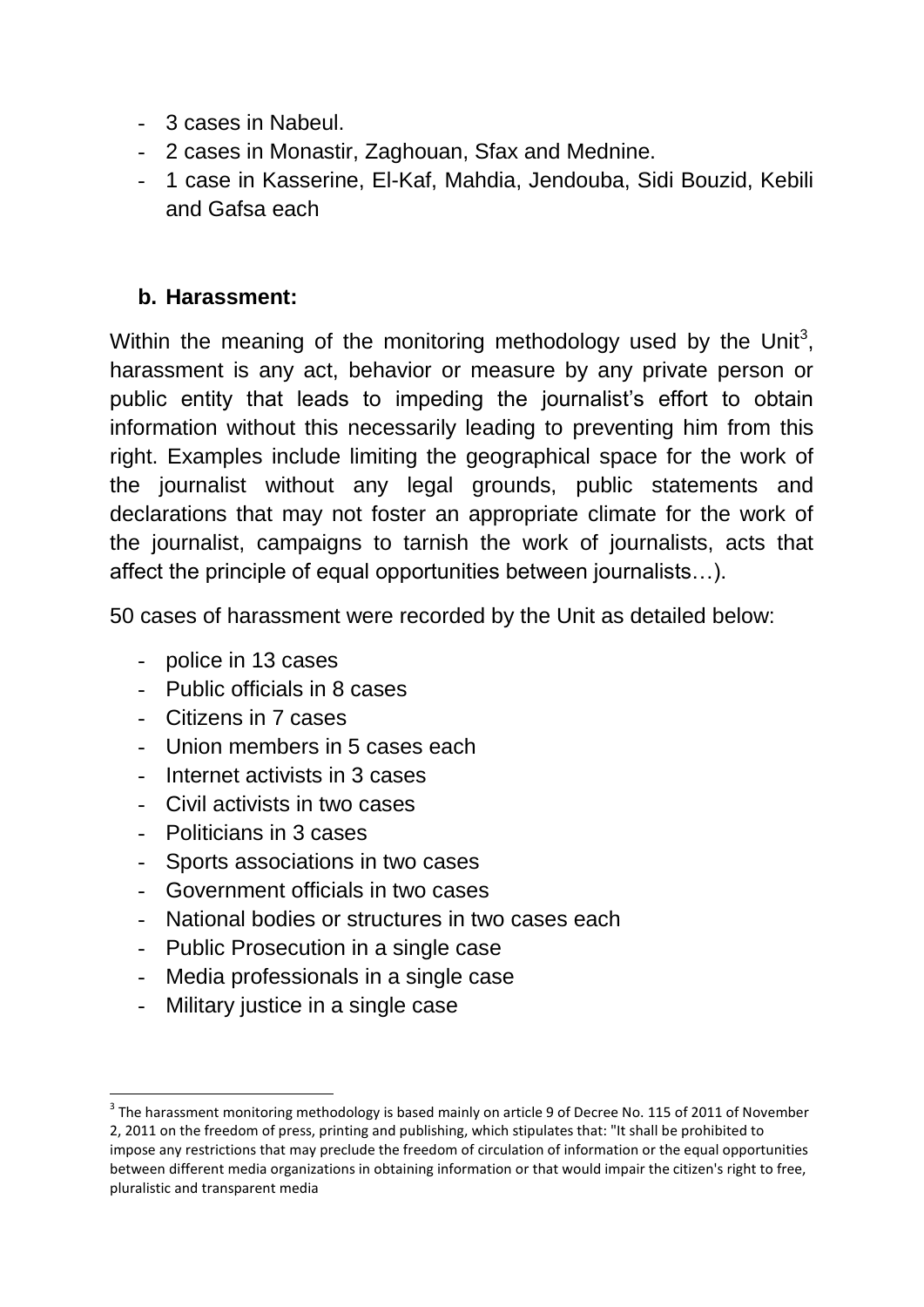By far, most cases were recorded in the Greater Tunis Governorates with 32 cases of harassment while the other cases were distributed as follows:

- 3 cases in the Governorates of Kairouan, Sfax and Gafsa, respectively.
- 2 cases in Tataouine.
- 1 case in Nabeul, Mahdia, Tozeur, Sidi Bouzid and Gabes each.

Concerning Tunisian journalists in Libya, the Unit recorded one case of harassment against a female Tunisian journalist.

As for Tunisian journalists on a temporary official duty abroad, one case was recorded in Johannesburg.

## **c. Censorship**

Within the meaning of the monitoring methodology used by the Unit<sup>4</sup>, censorship in any act that could be deemed to represent an interference with content with a view to abusively control it whether from inside or outside the management of the media organization. 12 cases of censorship were recorded:

- 8 by the management of media organizations.
- 3 by police
- 1 by government officials.

## **d. Threats**

**.** 

Within the meaning of the methodology used by the monitoring Unit, threats are any acts targeting journalists because of any opinions, ideas or information they publish in compliance with the ethics and customary practices of the profession. To be considered threats, these acts must represent a danger or a potential threat to the integrity of the journalist, his property or any of his relatives whether by means of a written or oral instrument, photographs, symbols, signs or arms and regardless of whether the threat is conditional or unconditional.

 $^4$  The methodology for monitoring cases of censorship is based primarily on the general principles of the journalistic profession, which require the separation of administration and editing, as is enshrined in article 17 of Decree No. 115 of 2011 dated November 2, 2011 on the freedom of press, printing and publishing. The said article stipulates that " any institution that publishes a periodical shall separate between the functions of management and editing "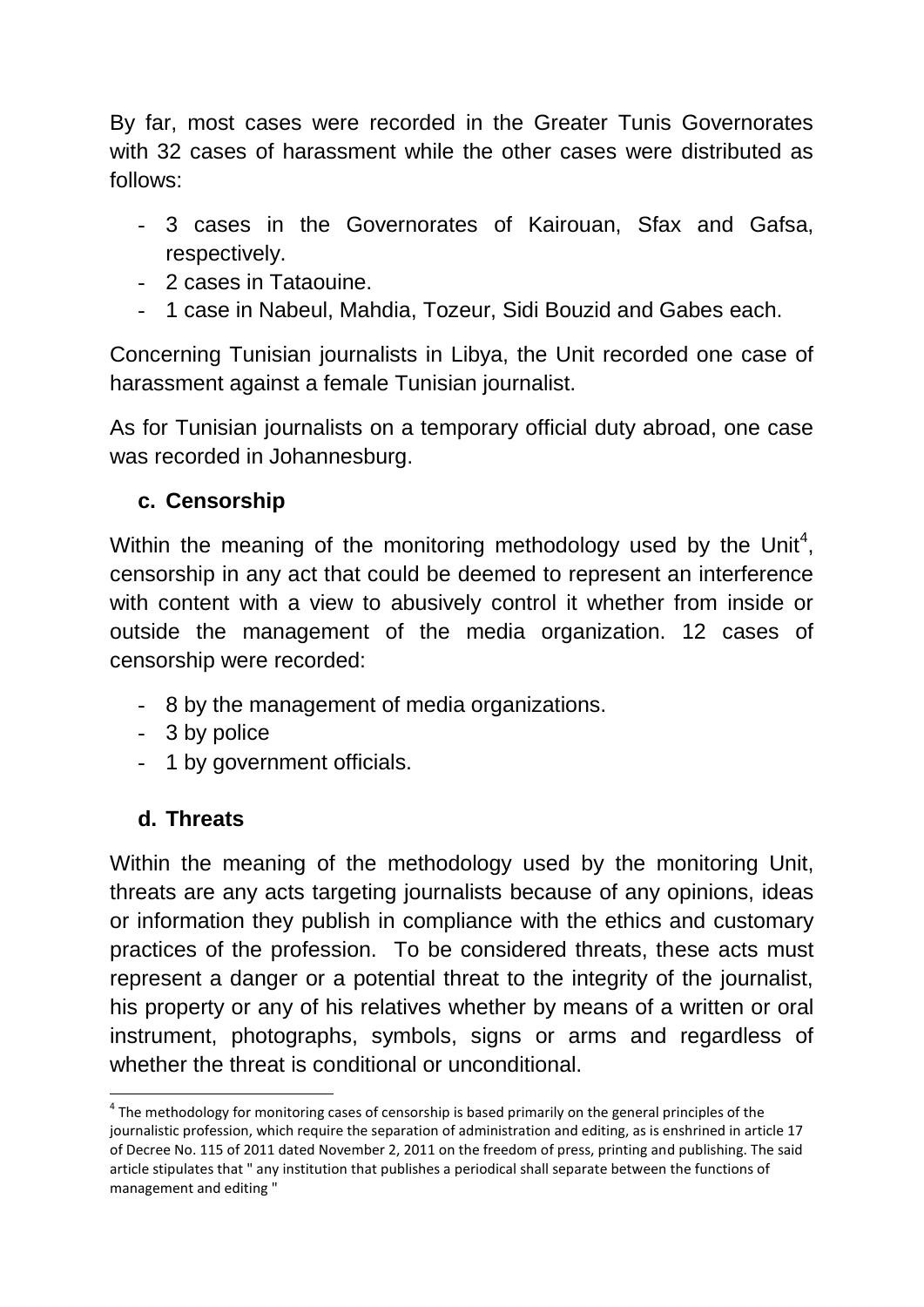Are deemed threats any cases of incitement to hate, hostility and violence against journalists for the opinions they express, articles they publish or simply because they are journalists $5$ .

The Unit recorded 8 situations of threat for which the following were responsible:

- Anonymous source in 4 cases
- Terrorists, activists, citizens and civil servants in one case

The threats occurred in the following locations:

- The Greater Tunis governorates in 6 cases
- Kairouan is one case
- Libya in one case

**.** 

<sup>&</sup>lt;sup>5</sup> The monitoring methodology of cases of threats is based mainly on the provisions of the Penal Code and article 14 of Decree No. 115 of 2011 dated November 2, 2011 on the freedom of press, printing and publishing, which stipulates that: "Anyone who breaches articles 11, 12 and 13 of this decree and anyone who insults a journalist or aggresses him verbally or physically or by means of threats while on duty shall be punishable in accordance with article 123 of the Criminal Code on abusing public servants while on duty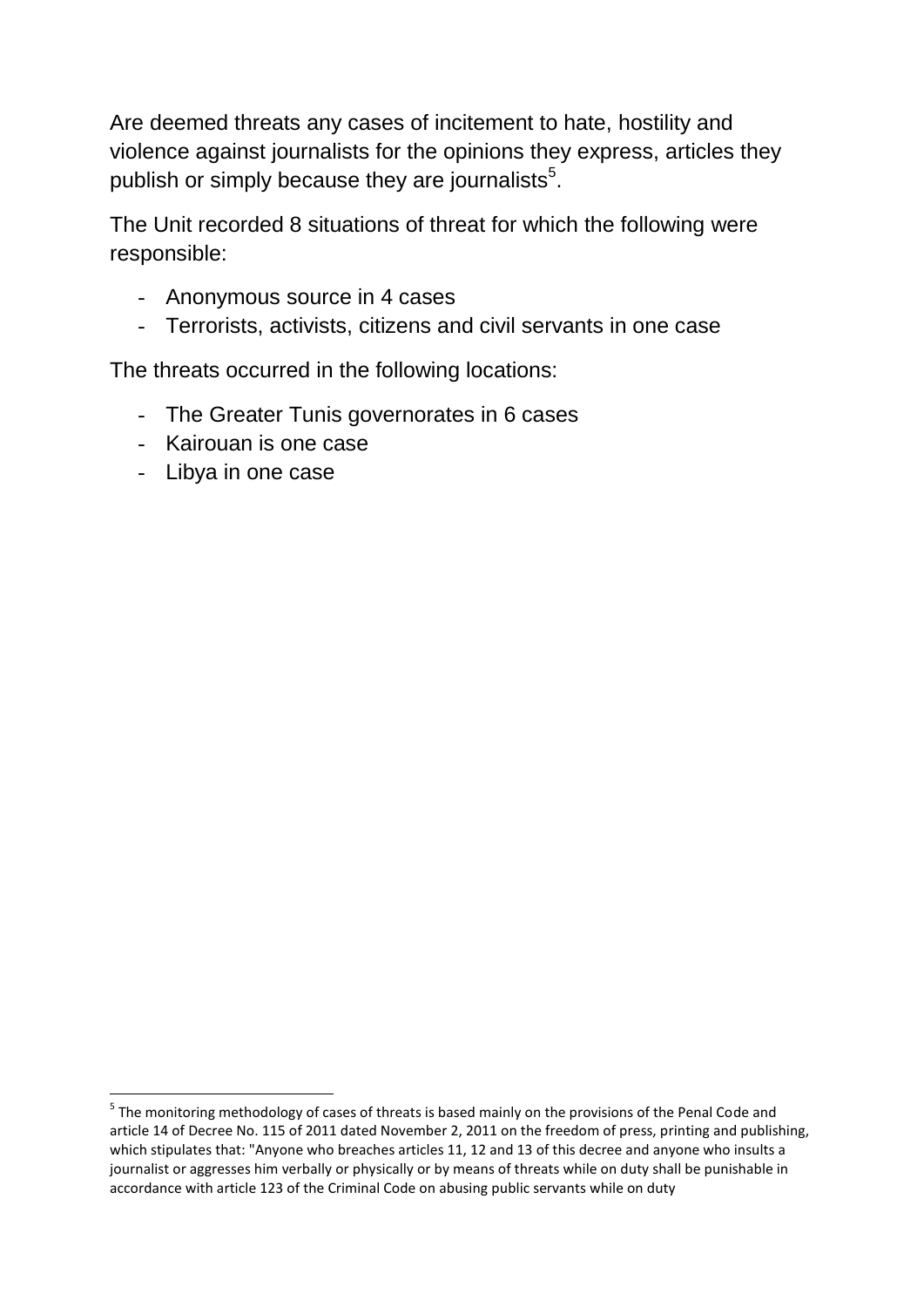## **e. Physical and verbal assaults**

Within the meaning of article 12 of decree n° 115/2011 dated November 2, 2011 on the freedom of press, printing and publishing, any physical act that may affect the physical integrity of the journalist as a result of an opinion he expressed, information he published or simply because of his quality as a journalist<sup>6</sup> shall be deemed a physical assault. Within the meaning of article 14 of the same decree, any verbal or gestural assault of a journalist, with a view to humiliating him, as a result of an opinion he expressed, information he published or simply because of his quality as a journalist shall be deemed a case of verbal assault.

38 cases of physical and verbal assault were recorded by the Unit. Those who committed them are:

- Citizens in 12 cases.
- Police in 11 cases.
- Public servants and agents in 4 cases.
- Politicians in 3 cases.
- Civil society activists in two cases.
- Union members, journalists, writers, government officials and fans of sports associations in 1 case each

The Governorates of the Greater Tunis area witnessed the highest number of cases of physical and verbal assaults, with 20 cases recorded, while the remaining 18 cases were distributed as follows:

- The Governorates of the Greater Tunis area in 20 cases
- Kairouan in 5 cases
- Medenine, Sfax, Bizerte and Nabeul with two cases each
- The Governorates of Sidi Bouzid, Tozeur, Beja, Mahdia and Monastir with 1 case each

**<sup>.</sup>**  $^6$  Article 12 of the decree stipulates that "it shall not be permissible to abuse the dignity, or the physical or moral integrity of a journalist because of an opinion he expresses or information he publishes". Article 14 of the same decree stipulates that: "Anyone who breaches articles 11, 12 and 13 of this decree and anyone who insults a journalist or aggresses him verbally or physically or by means of threats while on duty shall be punishable in accordance with article 123 of the Criminal Code on abusing public servants while on duty"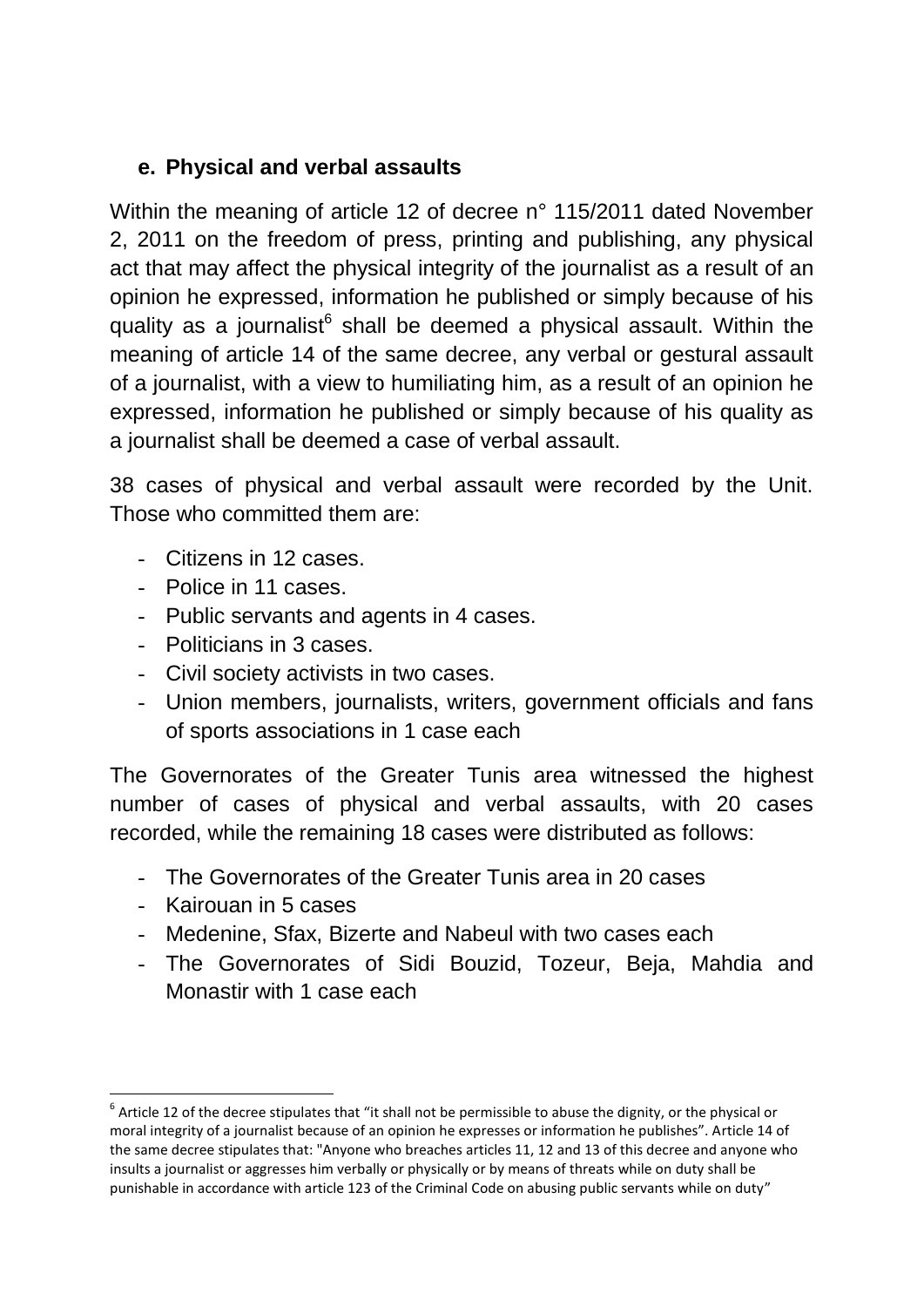# **f. Arbitrary detention<sup>7</sup>**

In accordance with the Unit's Monitoring methodology, any act of illegal detention carried out by a public or private entity of a journalist on duty shall be considered a case of arbitrary detention. Shall also be deemed a case of arbitrary detention any case of arrest of a journalist for an opinion expressed, or a journalistic work done in accordance with the laws in force.

The monitoring Unit recorded a case of detention of 5 journalists by citizens in the governorate of Sidi Bouzid.

The Unit also recorded 5 separate arrests by the police on 5 occasions involving 5 male journalists, 4 cases in the Greater Tunis governorates and 1 case in Sousse

# **g. Legal action outside the scope of decree 115<sup>8</sup>**

In accordance with its monitoring methodology, the Unit considers any legal action undertaken outside the scope of decree 115 of 2011 dated November 2, 2011 on the freedom of press, printing and publishing against a journalist on duty or because of his quality as a journalist to be an assault against the journalist concerned.

14 such cases were recorded by the Unit. In 5 of them, the journalists were acquitted while in 1 case a journalist was convicted and sentenced to a fine<sup>9</sup>. The claimants were as follows:

- Citizens in 5 cases
- The police in 2 cases
- Public Prosecution in 2 cases
- Public servants and agents in 1 case
- A private company in 1 case
- Media professionals in 1 case
- Politicians in 1 case

**.** 

 $^7$  This concept is consistent with the concept of detention provided by the UN Working Group on Arbitrary Detention

 $^8$  See annex 1 «List of cases against journalists »

 $9$  This final judgment overruled a first instance decision convicting the journalist and sentencing him to imprisonment.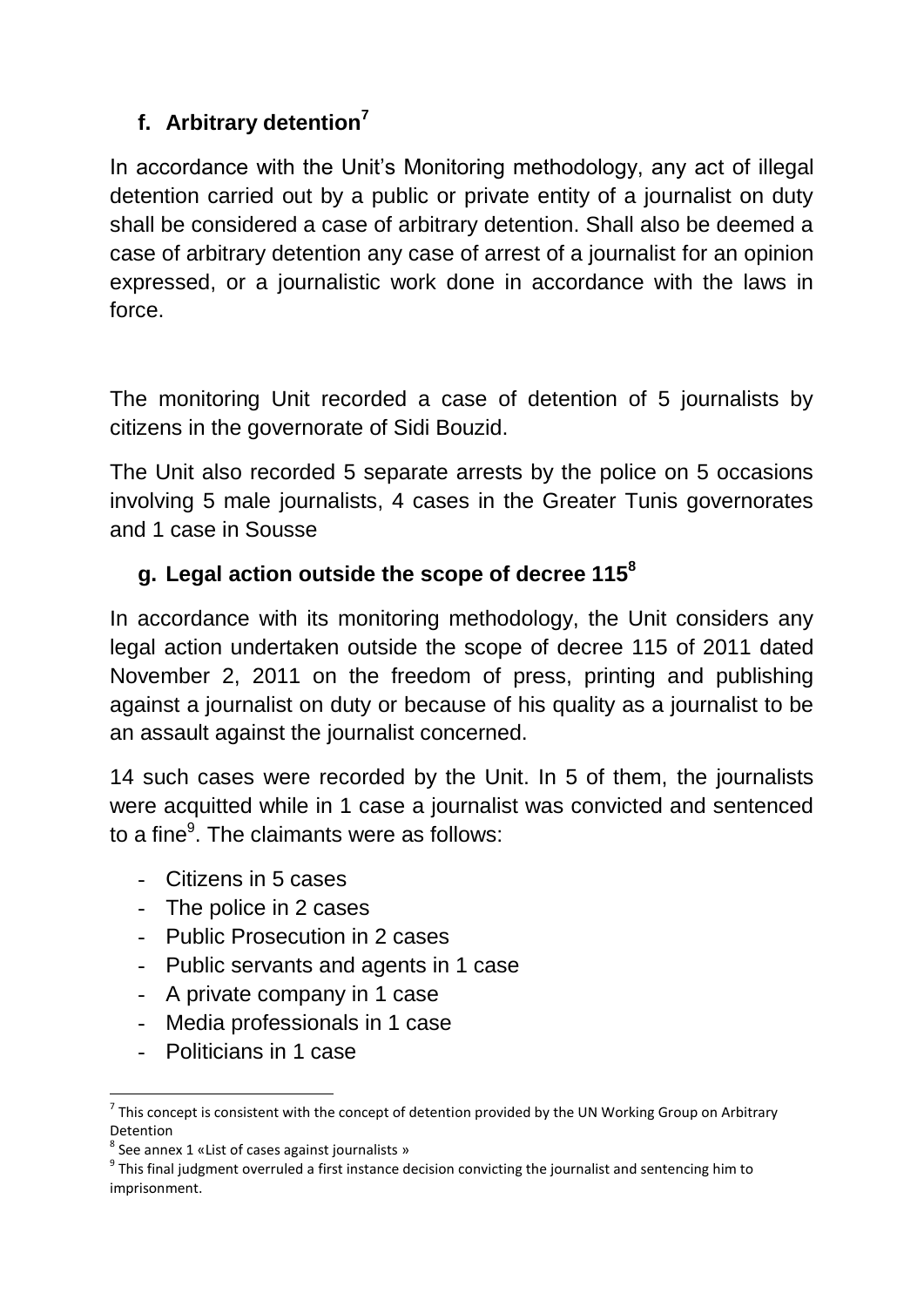## **4. Parties responsible for assaults on journalists a. Representatives of public authorities**

In spite of the joint meetings and trainings between the two parties and the rules designed to organize the work of journalists on the ground, attempts to reestablish tight control on the work of journalists continue. Evidence to this are the recurrent assaults on journalists by the police and by civil servants particularly with respect to prevention from work, harassment and securing access to information from sources. In the same vein, judicial entities and the public prosecution in particular participated in legal action outside the scope of the law organizing the freedom of press, print and publishing and in failing to prosecute perpetrators by means of the discretionary initiation of litigation. In fact, the representatives of public authority were involved in 106 out of 183 assaults recorded during the reporting period.

The table below gives details about the involvement of representatives of the public authority in assaults against journalists:

| Representative of the        |  |  | public   Number of assaults committed |
|------------------------------|--|--|---------------------------------------|
| authority                    |  |  |                                       |
| The police                   |  |  | 50                                    |
| <b>Public servants</b>       |  |  | 32                                    |
| Public agents                |  |  | 9                                     |
| <b>Government officials</b>  |  |  | 5                                     |
| Members of the judiciary     |  |  |                                       |
| National bodies and entities |  |  | 3                                     |

### **The police:**

The police continued to rank first in the number of assaults against journalists during the past seven years and during the monitoring period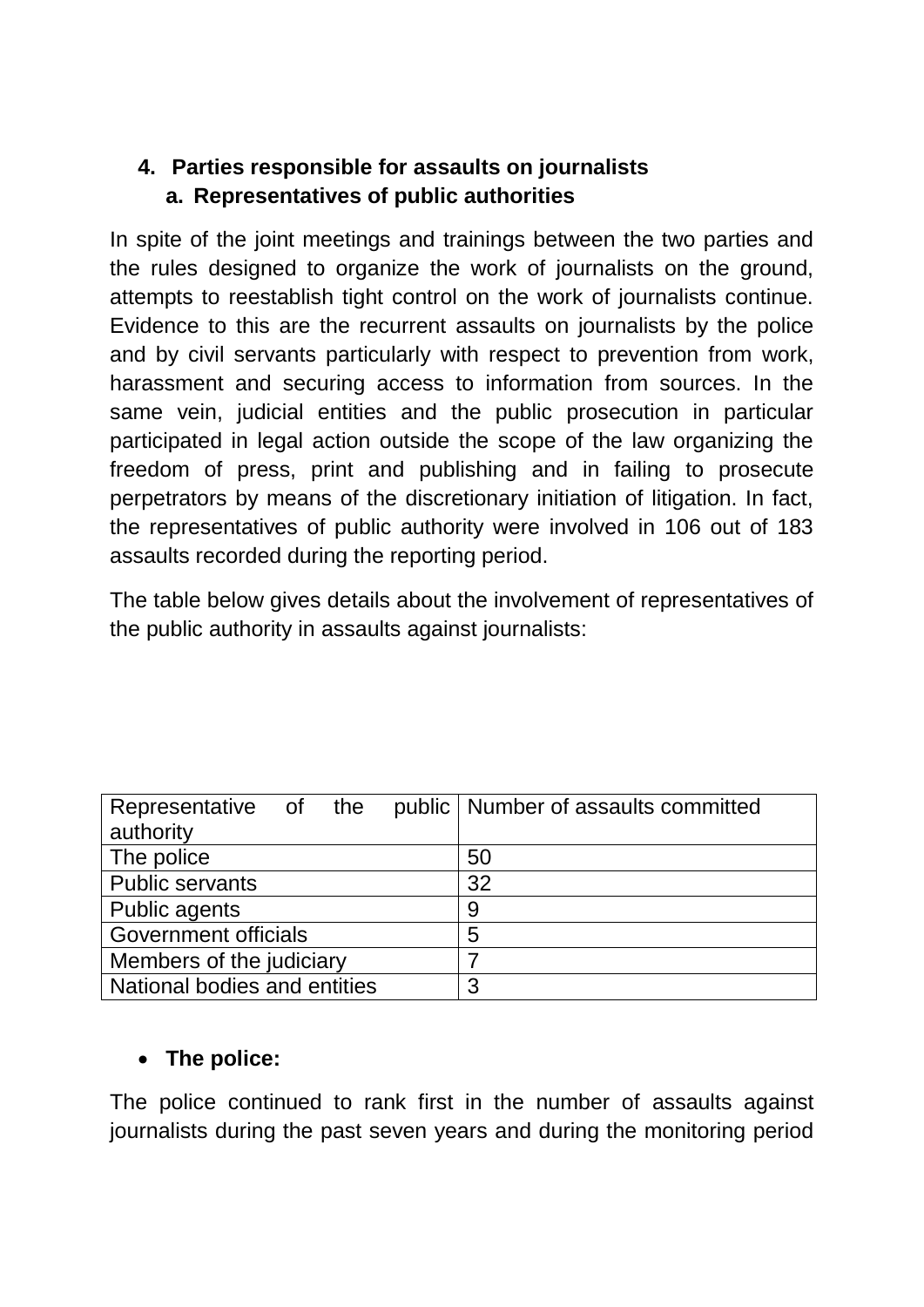covered by this report. In fact, 50 assaults were committed, including all types of abuse and harassment on tens of journalists in 14 governorates:

- 32 assaults on journalists in the governorates of the Greater Tunis area.
- 2 Assaults on journalists in Kairouan, Mahdia, Sousse, Zaghouan and Sfax
- 1 assault on journalists in the governorates of Kasserine, Monastir, Tozeur, Sidi Bouzid, Gafsa and Medinine, each.

The Libyan police was responsible for one assault against a Tunisian journalist on duty in Libya. During the reporting period, the following assaults were perpetrated by the police:

- 11 verbal and physical assaults
- 12 cases of harassment
- 16 cases of prevention from work
- 5 arrests
- 4 cases of censorship
- 2 cases of legal action

The national army was responsible for one case of prevention from work in the city of Tataouine.

• Public servants and agents:

41 assaults on journalists were committed by public servants and agents:

- 32 assaults by public servants
- 9 assaults by public agents

11 governorates were concerned:

- 17 in Sousse
- 7 in Kairoaun
- 4 in Tataouine
- 3 in Sousse and Nabeul each
- 2 in Medenine
- 1 in Sfax, Gafsa, Zaghouan, Tozeur, and El-Kef.

Public servants and agents were responsible for: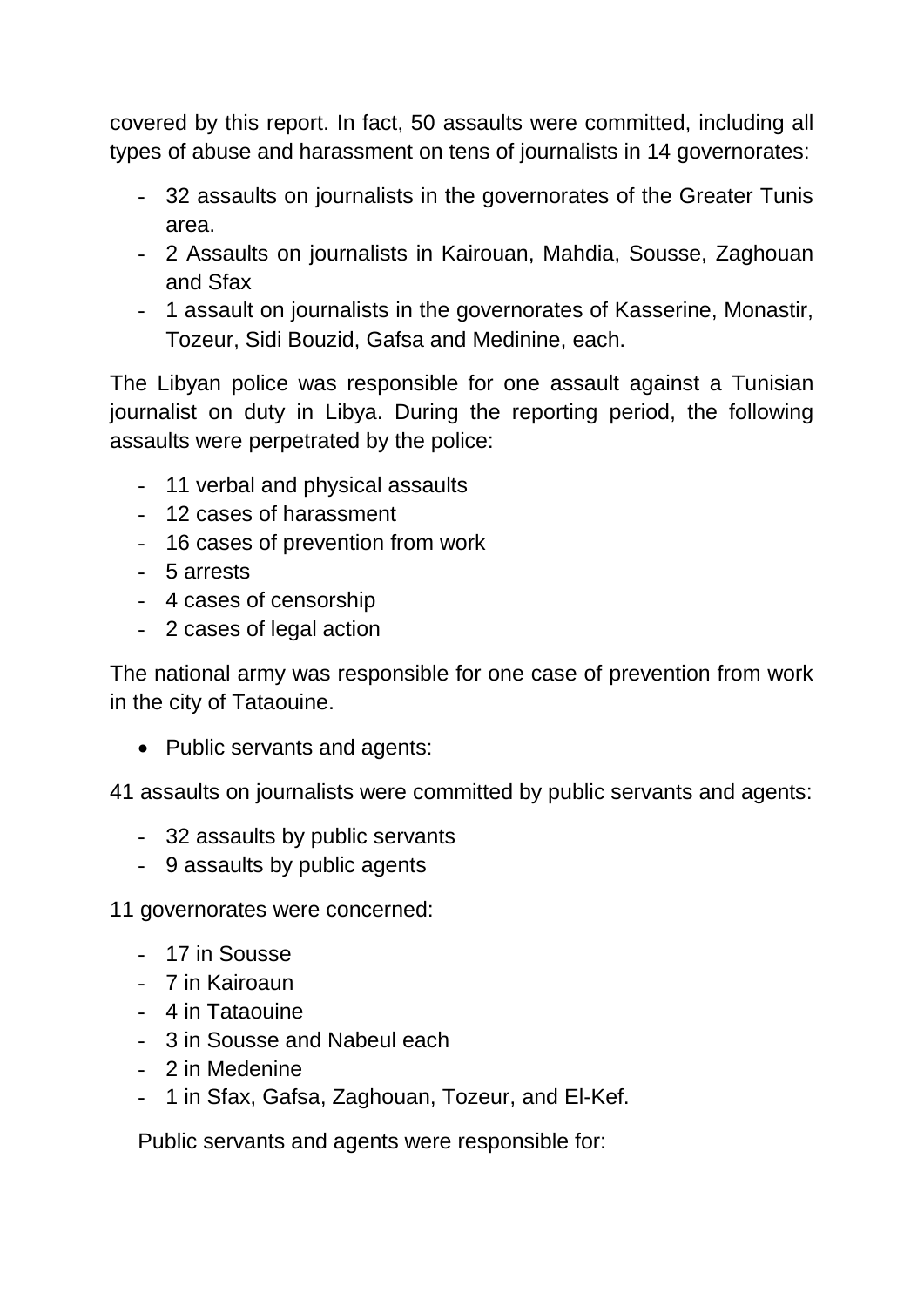- 26 cases of prevention from work
- 8 cases of harassment
- 4 verbal or physical assaults
- 2 legal actions
- One case of threat

#### **Government officials**

Government officials were responsible for 5 assaults:

- 2 cases of harassment
- 2 cases of prevention from work
- One case of physical assault
- One case of censorship
- Government political officials were responsible for 5 assaults, 3 of which were perpetrated in the governorate of Tunis while 1 assault was committed in Nabeul and Jandouba, each. In 2 cases, government officials harassed journalists, prevented them from work and assaulted them. There was one case of harassment.

#### **The judiciary**

The Unit recorded cases of prosecution outside the scope of the law organizing press, print and publishing in addition to cases of harassment and prevention from work by public prosecutors. Overall, there were 7 cases of assault against journalists.

Sitting judges sentenced one journalist to imprisonment and were responsible for one case of prosecution and case of harassment. The public prosecution was responsible for one case of prosecution outside the scope of decree 115 as well as for one case of harassment. In one case, the public prosecutor prevented journalists from work.

In sum, there were:

- One sentence to imprisonment
- One trial case
- One case of prosecution
- One case of prevention from work
- 3 cases of harassment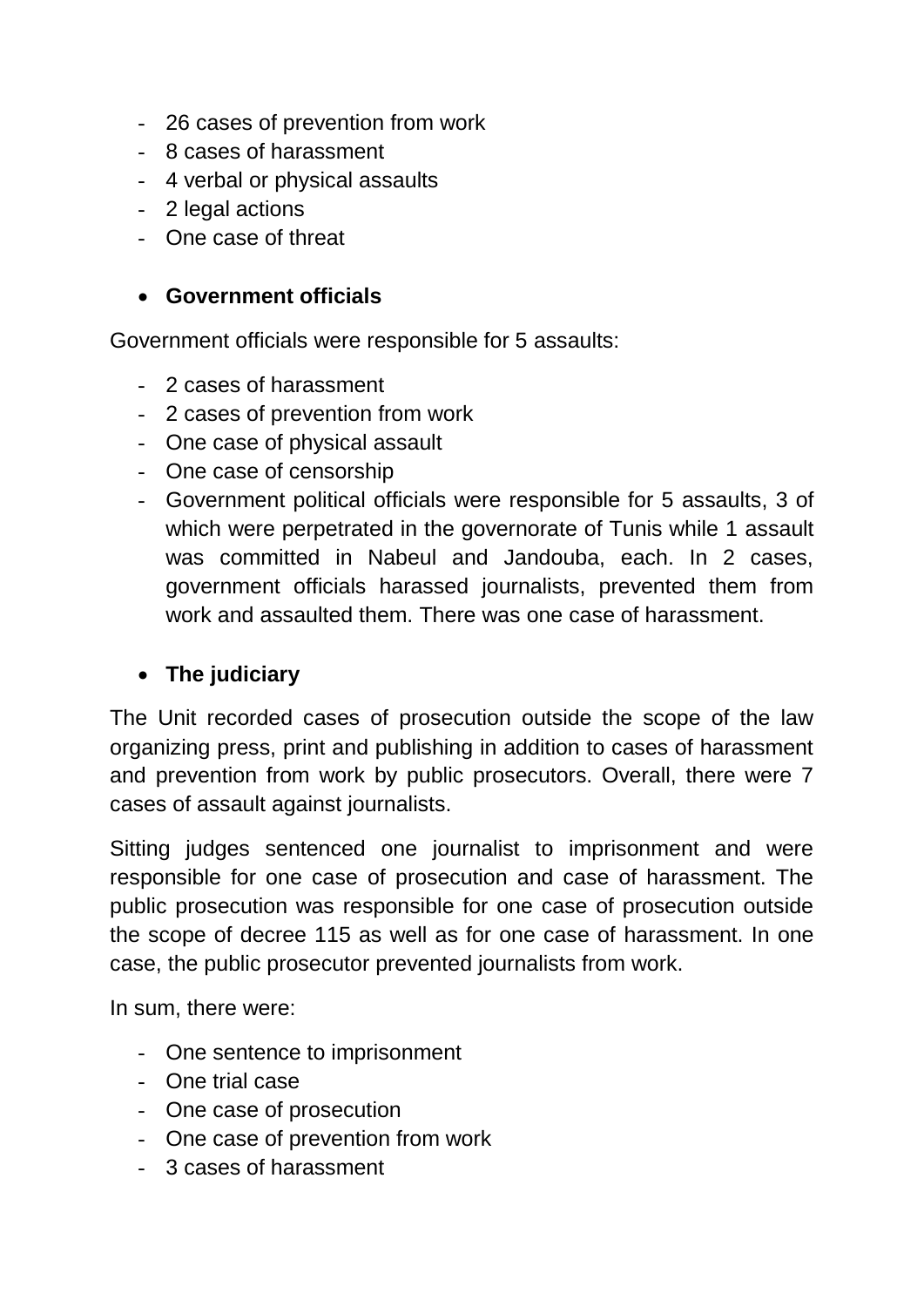### **Public bodies and entities:**

The monitoring Unit recorded 3 assaults against journalists carried out by national bodies and entities in Tunis City. Two were cases of harassment and one case was prevention from work.

#### **b. Citizens:**

 Street protests and sports fields were the sites of many aggressions against journalists, which exposed the latter to danger because of nervous reactions that took the form of verbal and physical assaults. 28 assaults were committed by citizens, which represents a serious indicator that results from the lack of knowledge of the nature and goals of the work of journalists:

Citizens were involved in:

- 12 verbal and physical assaults
- 1 case of detention
- 1 case of threats
- 7 cases of harassment
- 2 cases of prevention from work
- 5 cases of prosecution outside the scope of decree 115.

What makes things worse is that these practices have remained unpunished in:

- 18 cases in the governorate of Tunis
- 2 cases in Kairouan and Bizerte each
- One case in Mahdia, Monastir, Beja, Tataouine,Sidi Bouzid and Gabes, respectively.

## **c. Civil activists (civil society and online activists): 9 cases**

There were:

- 5 cases of harassment
- 2 cases of verbal and physical abuse
- 1 case of threat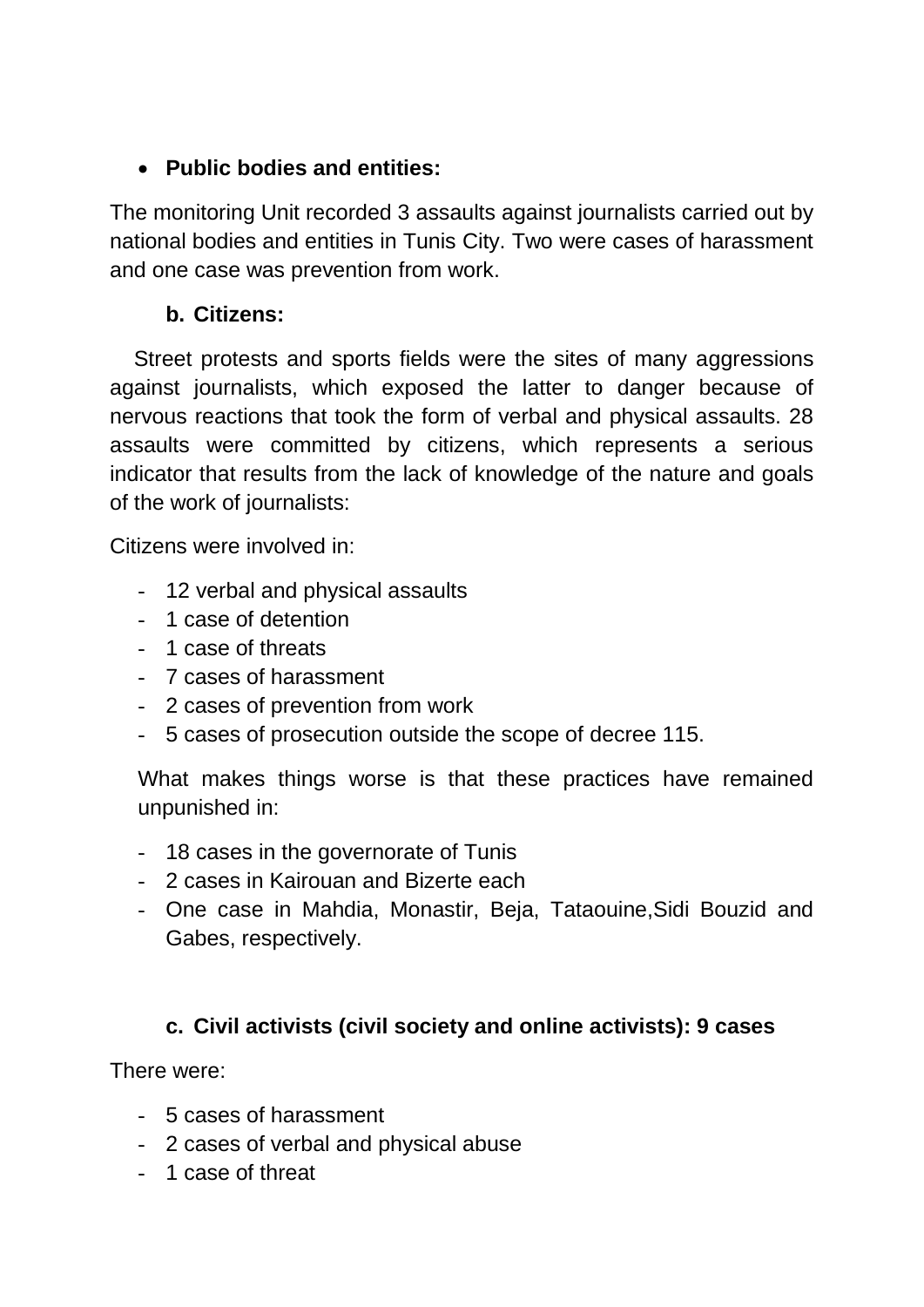- 1 case of prevention from work

The assaults on journalists took place in:

- The governorates of the Greater Tunis area: 2 cases
- Sidi Bouzid: 2 cases
- Sfax and Kairouan: 1 case each

#### **d. Politicians: 7 cases**

There were:

- 3 cases of physical and verbal assault
- 1 case of harassment
- 1 case of prosecution

The assaults on journalists took place in:

- The Greater Tunis area: 6 cases
- Kairouan: 1 case

#### **e. Trade union members: 6 cases**

There were:

- 5 cases of harassment
- 1 case of assault

The assaults on journalists took place in:

- The governorate of Gafsa: 2 cases
- The governorates of Mahdia, Monastir, Sfax and Tunis: 1 case each.

### **f. Managements of media organizations:**

Journalists are subject to various types of assaults, such as control and censorship, by the managements of media organizations. In addition, journalist could be subject to harassment by colleagues working in the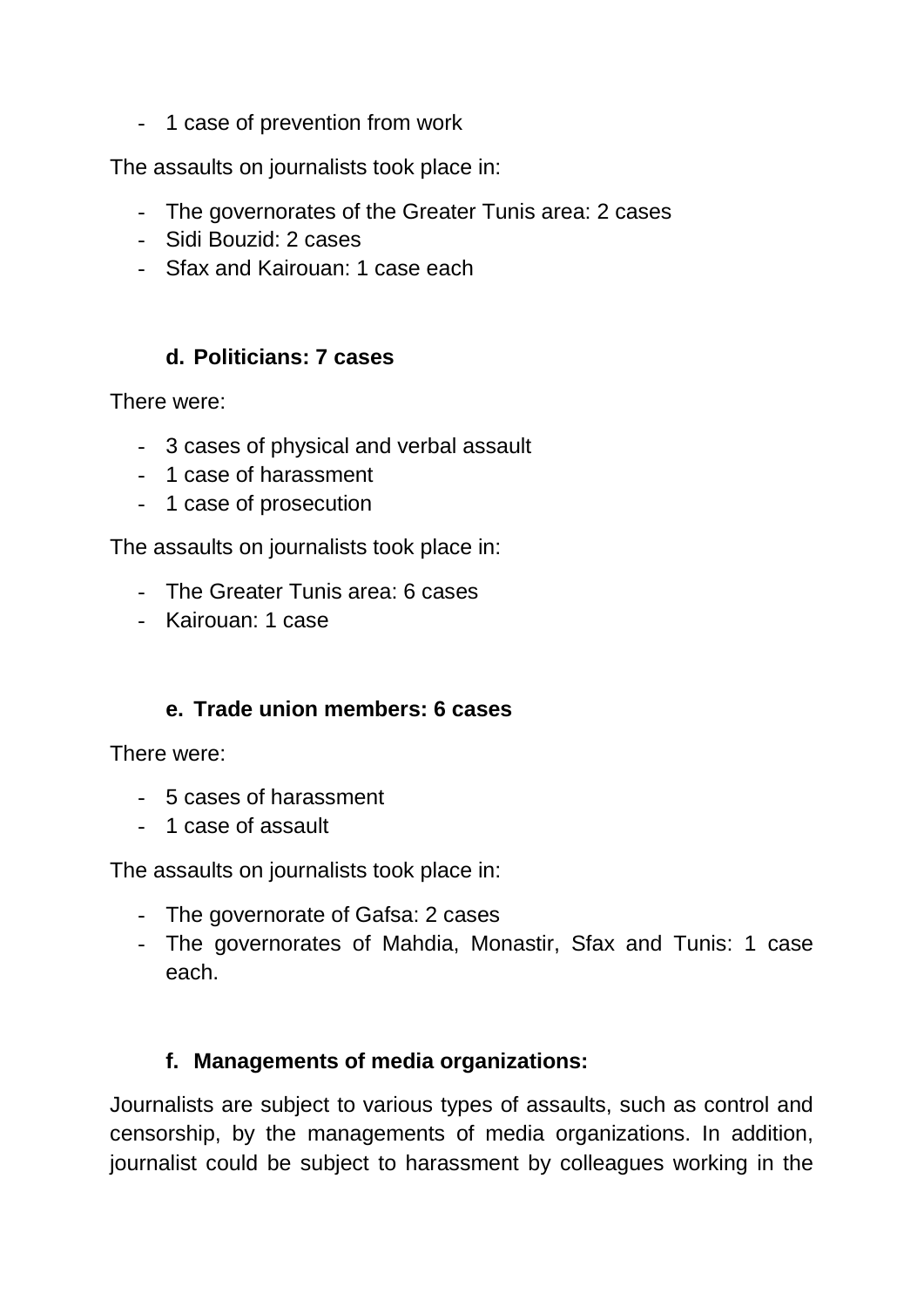same or different organization. During the period of its operation, the monitoring Unit recorded the following cases of assault by the:

- Managements of media organizations: 7 cases of control and 1 case of censorship in the governorates of El-Kef and Nabeul: 2 case each and 4 cases in the Greater Tunis area.
- 3 cases of assault in Tunis City: 1 case of prosecution, 1 case of verbal assault and 1 case of harassment.

## **g. Other parties:**

Journalists on duty were subject to assaults by other parties:

- The organizing committees of cultural and sports events: 6 cases, including 5 cases of prevention from work and one case of assault.
- Unknown parties: 4 cases, including 3 cases of threats and 1 case of harassment.
- Sports officials: 3 cases
- Sports fans: 1 case of physical assault
- A private company: 1 case of prosecution
- Terrorists: 1 case of threats

### **5. The geographical distribution of assaults:**

The nature and geographical distribution of assaults indicate the degree of danger at the locations where journalists operate. The Greater Tunis governorates ranked first as the most risky area for journalists followed by Kairouan and Nabeul. Tataouine and Sfax ranked fourth while Sousse came fifth.

a. The Greater Tunis governorates:

99 cases of assault were committed against journalists as follows:

- 22 cases of prevention from work
- 20 cases of verbal and physical assault
- 31 cases of harassment
- 6 cases of threats
- 10 cases of prosecution
- 4 cases of arrest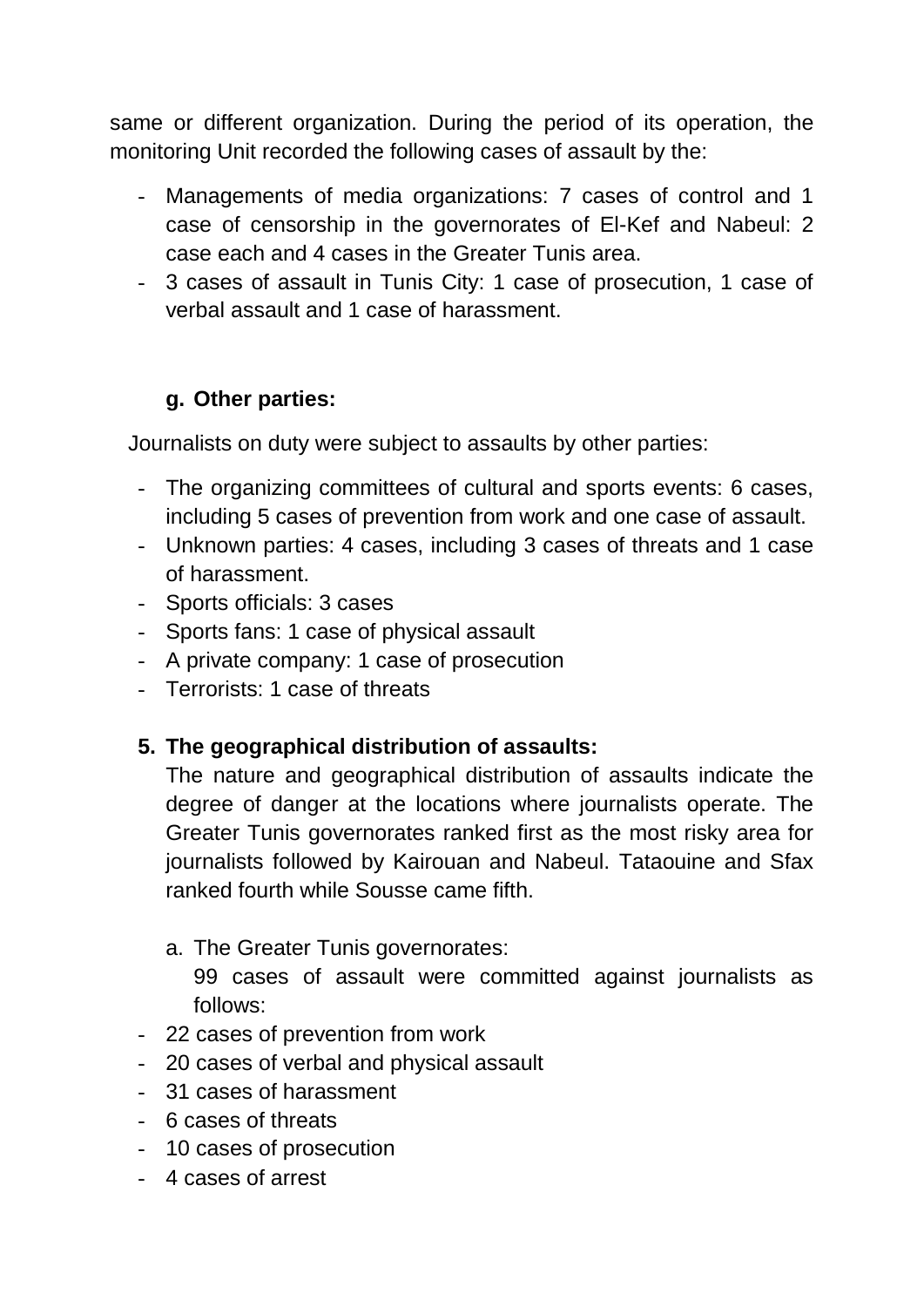- 8 cases of control

The parties responsible for these assaults are identified in the table below:

| <b>Party</b>                             | <b>Number of assaults</b> |
|------------------------------------------|---------------------------|
| Police                                   | 31                        |
| <b>Citizens</b>                          | 18                        |
| Civil servants                           | 12                        |
| <b>Activists</b>                         | 5                         |
| Politicians                              |                           |
| <b>Managements</b><br><b>of</b><br>media | 4                         |
| organizations                            |                           |
| <b>Officials</b>                         | 3                         |
| Unidentified parties                     | 3                         |
| National entities and bodies             | 3                         |
| Media professionals                      | 3                         |
| Public agents                            | 5                         |
| <b>Terrorists</b>                        |                           |
| The judiciary                            |                           |
| Private company                          |                           |
| Writer                                   |                           |
| <b>Trade union members</b>               |                           |

### **b. Governorate of Kairouan:**

15 assaults against journalists were recorded in Kairouan:

- 5 cases of prevention from work
- 4 cases of verbal and physical assaults
- 3 cases of harassment
- 1 case of censorship
- 1 case of prosecution
- One case of threat

The parties responsible for these assaults were as follows:

- Public servants: 7 cases of assault
- Police and citizens: 2 cases of assault each
- Public prosecutor, activists, organizing committees and politicians: 1 case of assault each.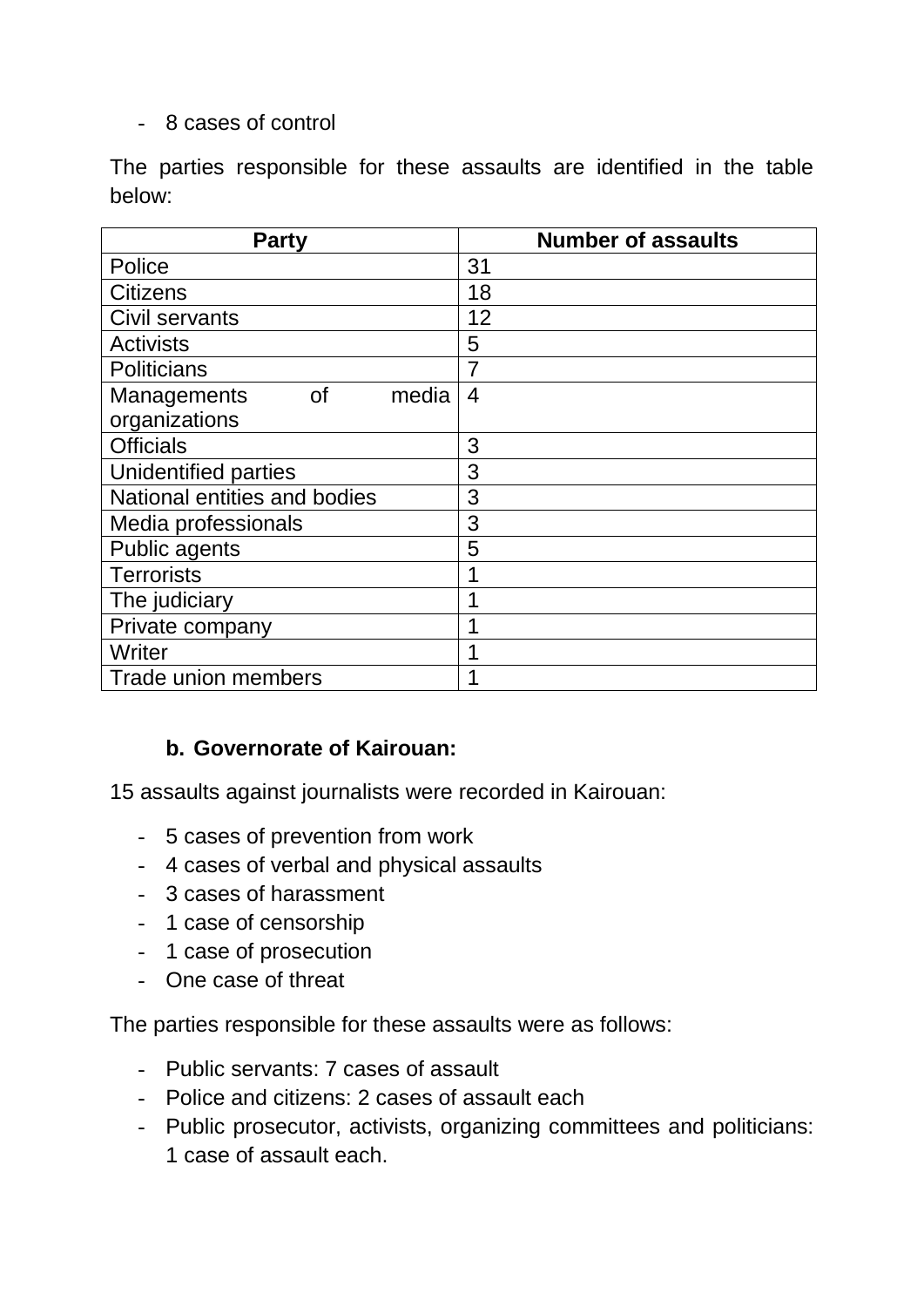## **c. Governorate of Nabeul:**

8 cases of assault were committed as follows:

- 3 cases of prevention from work
- 2 cases of verbal and physical assault
- 2 cases of censorship
- 1 case of harassment

The parties responsible for these assaults were as follows:

- Civil servants: 3 cases of assault
- Managements of media organizations and organizing committees: two cases of assault each.
- Officials: 1 case of assault

## **d. Governorate of Tataouine:**

7 cases of assault were committed as follows:

- 5 cases of prevention from work
- 2 cases of harassment

The parties responsible for these assaults were as follows:

- Civil servants: 4 cases
- Police, the army and citizens: 1 case each

### **e. Governorate of Sfax:**

7 cases of assault were committed as follows:

- 3 cases of harassment
- 2 cases of verbal and physical assault
- 2 cases of prevention from work

The parties responsible for these assaults were as follows:

- The police: 2 cases
- Activists, public agents, sports association, organizing committee and trade union members: 1 case each.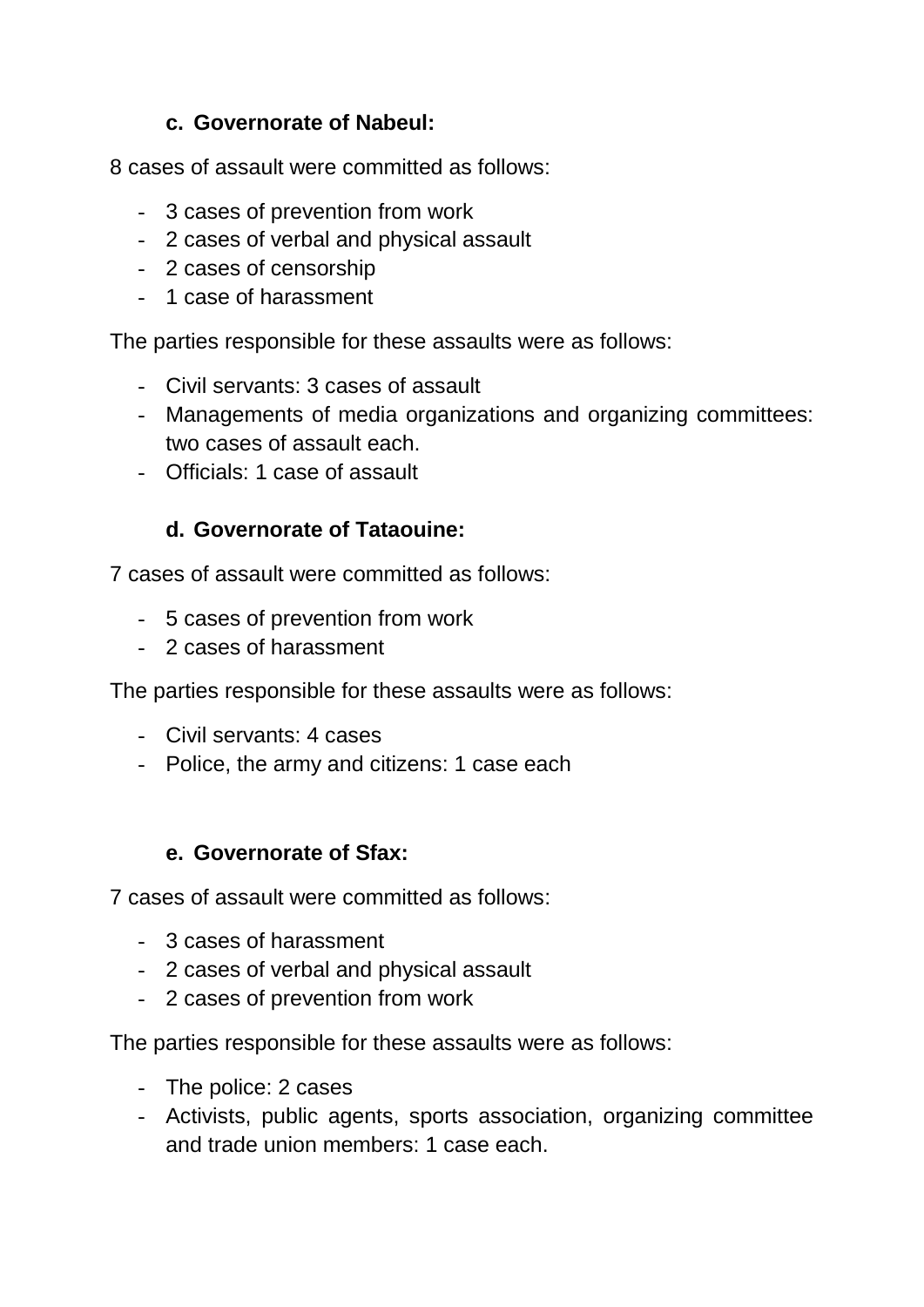## **f. Governorate of Sousse:**

6 cases of assault were committed as follows:

- 4 cases of prevention from work
- 1 case of arrest
- 1 case of trial

The parties responsible for these assaults were as follows:

- The police and civil servants: 2 cases each
- Civil agents and the public prosecution: 1 case each.

## **g. Other governorates:**

Journalists in each of the governorates of Mahdia, Sidi Bouzid, Tozeur, Gafsa and Medenine were subject to 4 cases of assault. 3 cases of assault were committed in the governorates of Zaghouan, Monastir and El-Kef, each.

In each of the governorates of Kasserine and Bizerte and in Libya, 2 cases of assault were committed. In each of Jendouba, Gabes, Kebili, Beja and Johannesburg, 1 case of assault was recorded.

### **h. Abroad:**

- Libya: Tunisian journalists operating in Libya were subject to two cases of assault while on duty. There was one case of harassment against a Tunisian female reporter and threats against Tunisian journalists working in Libyan channel.
- Johannesburg: one journalist travelling with a sports association was subject to harassment.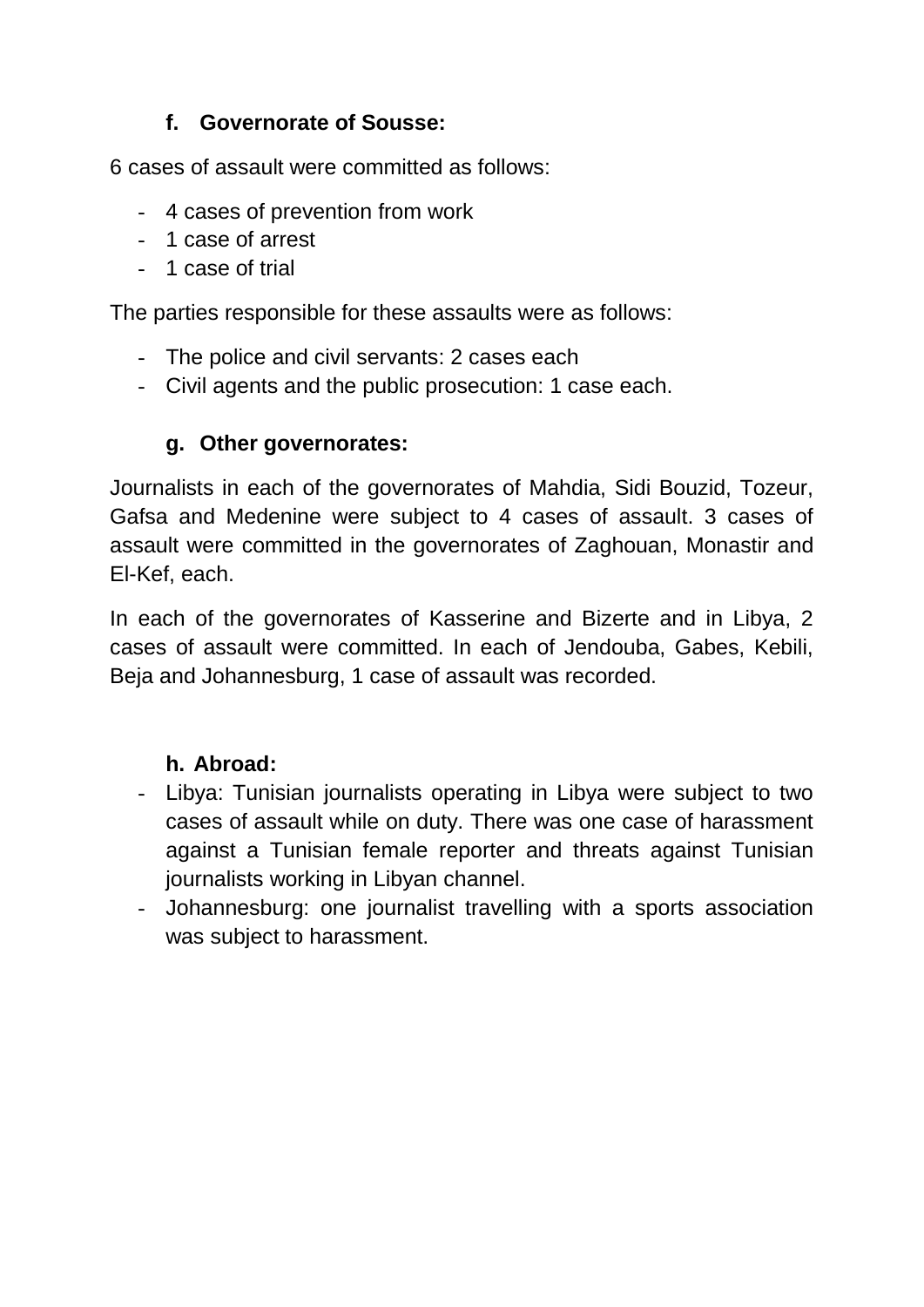## **Part II: Indicators of accountability and impunity in assaults against journalists**

When there are allegations or complaints for cases of abuse against journalists, the State has an obligation to investigate these allegations effectively, promptly, comprehensively, independently and impartially and it shall have to prosecute and hold those responsible accountable when necessary. Ensuring accountability for the perpetrators of assaults against journalists is an essential element in preventing similar assaults in the future. The failure of State organs to do so may violate human rights obligations and contribute to the promotion of a culture of impunity that perpetuates violence. This failure may also be understood as condoning or accepting violence from the State.

The Monitoring Unit has therefore developed the following indicators of accountability and impunity:

## 1- **Number of cases filed by journalists victims of assaults**:

The Monitoring Unit worked on drafting 9 complaints on behalf of 13 journalists:

- 3 complaints, each for more than one journalist
- 6 civil suits on behalf of 6 journalists

The complaints filed concerned:

- 3 cases of physical violence
- 3 cases of verbal violence
- 2 threat cases

These complaints were filed with:

- The departments of the Ministry of Interior on 3 occasions
- The public prosecutor on 6 occasions

## **2- Percentage of cases filed out of the total number of prosecutable cases:**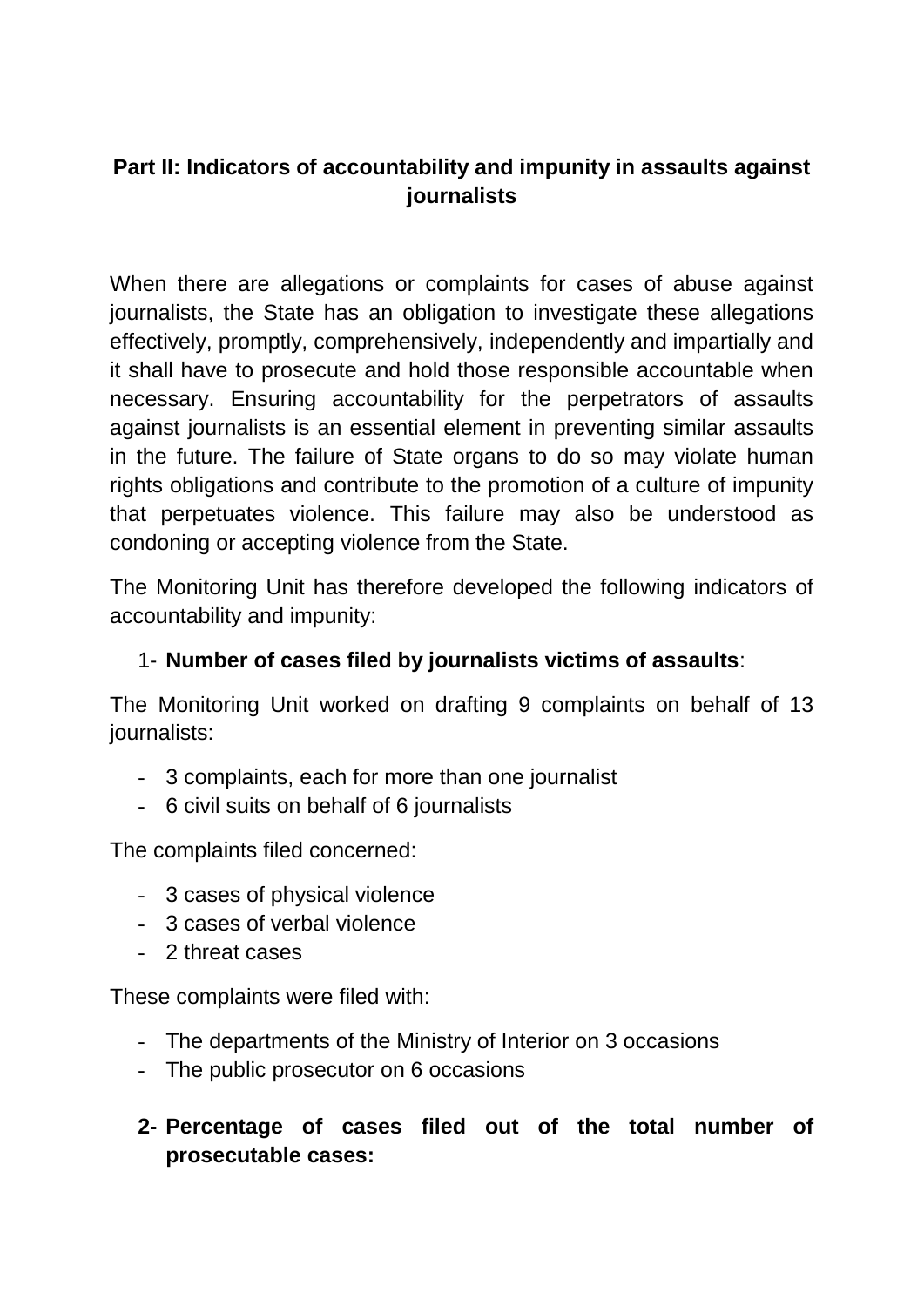The number of complaints filed by the journalists victims of assaults represents 9.5% out of the total number of prosecutable cases (9 out of 94 cases of assault).

## **3- Outcome of complaints:**

- 3 cases investigated at the preliminary level
- 3 cases investigated by the investigating judges
- 1 non prosecuted case
- 2 cases under examination
- **4- Percentage of journalists engaged in prosecution out of the total number of journalists victims of assaults:**

5.3% out of the total number of journalists victims of assaults filed complaints to initiate litigation against perpetrators of assaults (13/245).

## **5- Cooperation by the Ministry of Interior to protect journalists:**

Since it started its work, the Monitoring Unit has regularly sent its monthly statements and reports to the media and communication office at MoI.

On October 16, 2017 the Monitoring Unit held a meeting with the MoI media and communication office to discuss coordination with the crisis unit set up by the Ministry to follow up on cases of assault committed by the members of the ministry and provide protection for journalists.

Since it started its operation, crisis unit received from the Monitoring Unit:

- 9 correspondences on police assaults
- 4 correspondences on threats and harassment against journalists.

The Monitoring Unit received 4 answers in writing for 9 correspondences.

The Monitoring Unit recorded:

- 5 interventions to facilitate the work of journalists when the police obstructed their work
- Ensuring the protection of journalists on 3 occasions.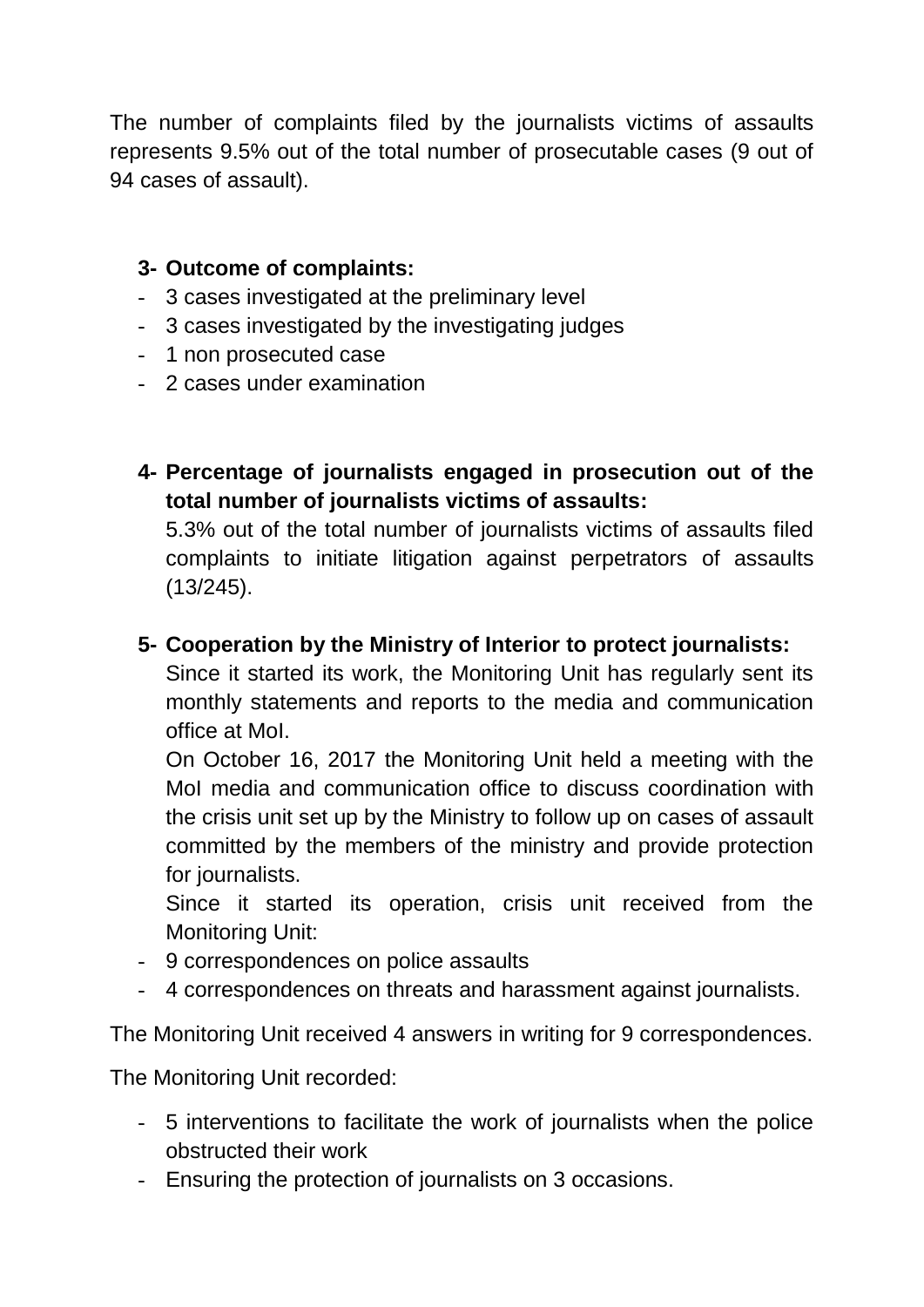## **Conclusion**

## **1. What is the role of the executive power in the protection of the rights of journalists?**

Journalists, media content producers and contributors play a key role in ensuring the reporting of facts, in warning against the dangerous nature of certain practices and in raising awareness of the best practices in the management of public affairs. As a result of this effective role, journalists are often subject to various assaults that hinder the performance of their job or limit its effectiveness, or to reprisals while on duty. During the reporting period, journalists were subjected to 183 assaults targeting 245 media content producers.

In many cases, these assaults were carried out by representatives of the authority. In fact, the latter were responsible for 106 cases of assault, which represents 57% of all assaults on journalists.

This state of affairs requires the State to take special measures, particularly with respect to materializing its political commitment to ensure the safety of journalists, enacting a protective legislative arsenal that establishes a legal basis to combat impunity in the case of assaults against journalists and developing a strategic plan to put an end to the recurrent assaults on journalists.

### - **Political commitment:**

During the period covered by this report, the Government of Youssef Chahed showed willingness to put in place practical steps to address assaults on journalists through establishing a partnership with SNJT, with little results however. The government promised to stop implementing the legislative measures that impede the right to information. This pertains in particular to circular no. 4 regulating the work of public institutions, which caused the involvement of public officials and agents in 41 cases of assault against journalists, most of which are related to withholding information and preventing work, which impeded reporting on the reality of public services provided to citizens.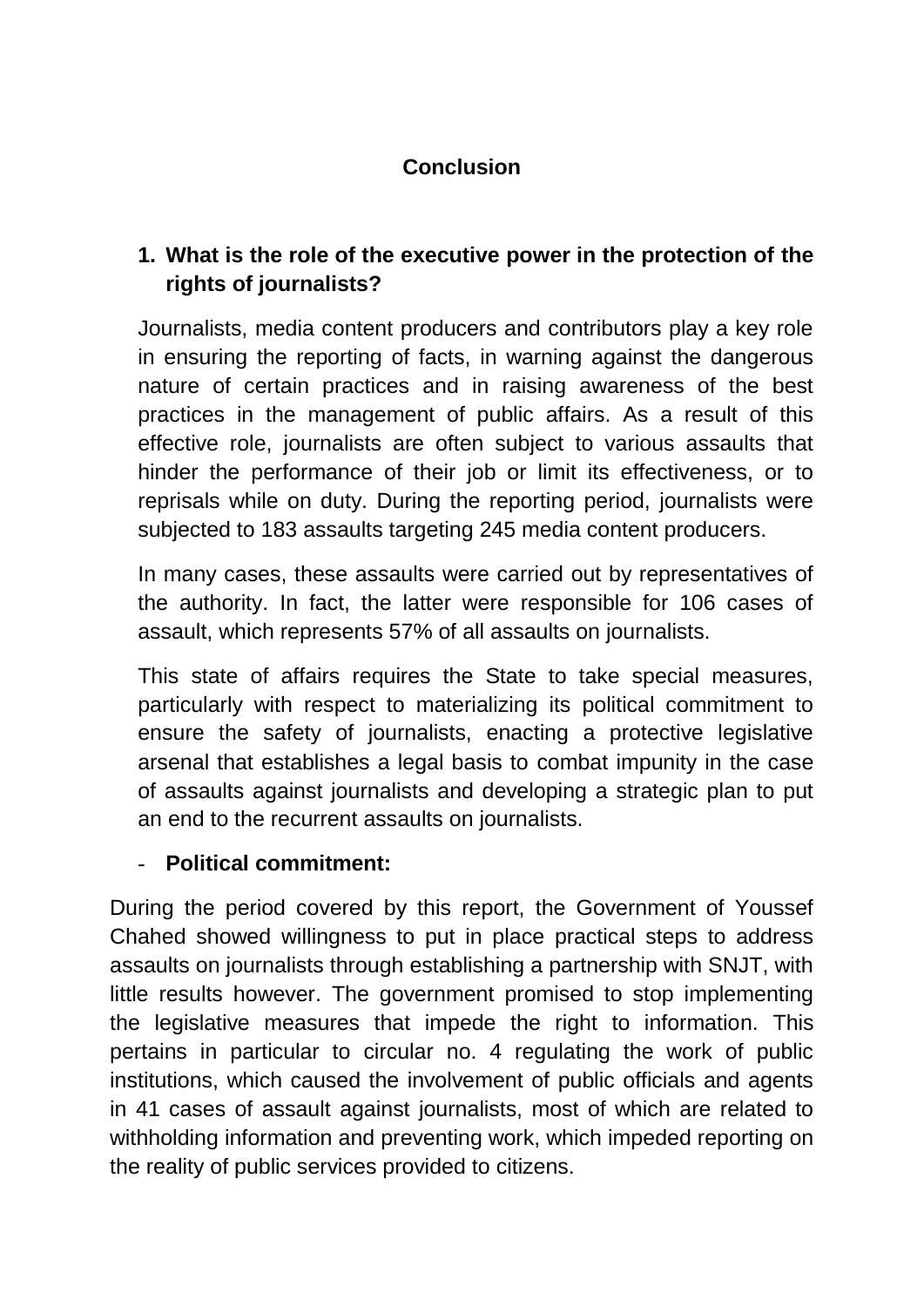The government also engaged in a partnership with the National Syndicate of Tunisian Journalists (SNJT) to reduce the number of assaults on journalists by security agents in October 2017. As part of this partnership, a crisis unit at the Ministry of the Interior was established to investigate assaults on Journalists, which amounted to 50 assaults during the reporting period. These assaults ranged from verbal and physical assaults to violence, prevention from work, and illegal detentions.

Even though the unit intervened since October 2017 for the benefit of journalists, it could not prevent a crisis in the relationship of journalists with the police during the recent popular protest in January 2018, which led journalists to show their anger in February of the same year. The crisis led to a rift between the parties which has lasted up till today.

The political commitment of the present Government has not been accompanied by tangible results to date. During its reporting period, the Monitoring Unit has reached the conclusion that even the principle of apology by the representatives of the Authority remains generally limited, with only 41.9% and 35.6% of assaults by civil servants and police on journalists, respectively being the subject of apologies, which reflects a weak will to address this crisis.

The accountability indicators are very poor with respect to the executive power. Journalists who have been victims of assaults assert that only 4.5% of police the officers who have assaulted journalists have been subject to administrative measures, while 90% of the cases in which civil servants and agents assaulted journalists were not prosecuted.10% of the perpetrators remain unknown.

Against this background, the promises made by the executive power have remained mere media statements and ink on paper only.

Protective measures to ensure the enjoyment of rights:

There is a range of measures that the state can take to ensure that the rights of journalists operating on its territory or those who hold its citizenship and operate outside the country to ensure they enjoy their rights while on duty. These measures are mainly related to:

- The right to security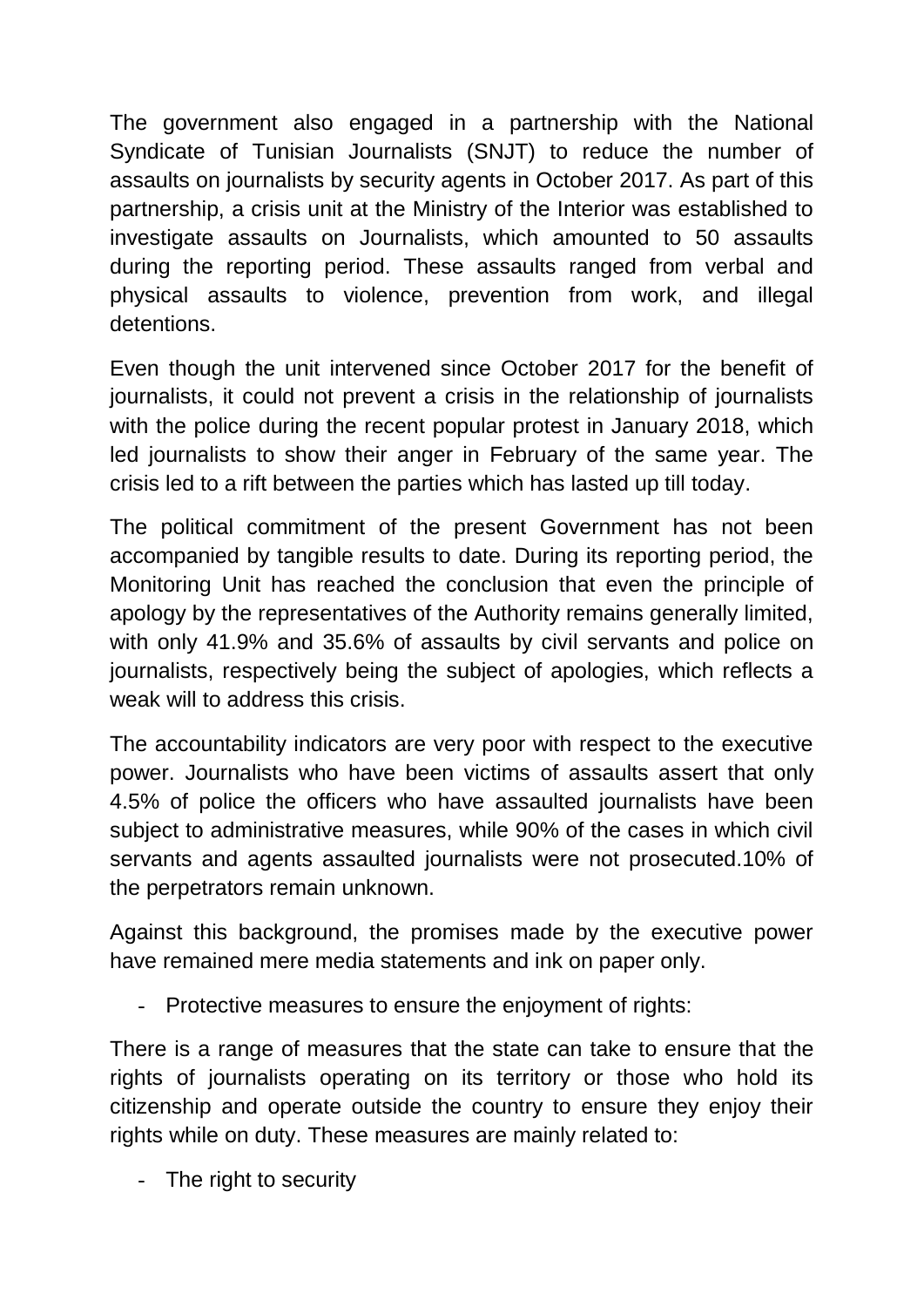- The right to freedom of movement.
- The right to work.
- The right to search, investigate and obtain information.
- The right to access information.
- The right to protect sources.
- Holding perpetrators to account.

These commitments shall be binding on the state's legislative, executive or judicial.

During the one year since it started its work, the Monitoring Unit noted that journalists found difficulties in access to information. This took the form of prevention from work, harassment and control over the work of journalists by representatives of the authority, which represents a failure to ensure the right to work and to movement.

Moreover, in 47.8% of cases, there were obstacles to the access by journalists to instant information from the public administration which invoked circular n°4 on the organization of the work of public bodies. In 34.7% of cases, the reason was the fear that the truth could be revealed. In the other cases, a period of time or an application in writing were requested before allowing access to information. This stands as evidence of the failure of the executive power to play its role in raising the awareness of its members of the right of journalists to look for, investigate and obtain information from sources.

The issue of access to the information held by the representatives of public authorities remains posed and negatively affects the work of journalists in light of the limited responses received by journalists requesting access to information. This indicates the failure of the executive power to monitor the enforcement by its members of Law n°22 on access to information in public or semi-public administrations.

### **2. A limited and ineffective role of the judicial power:**

The representatives of the judicial power (public prosecution) were clearly involved in 7 cases of assault, including cases of harassment and prevention from work. They also played a role in prosecuting journalists outside the scope of circular 115 organizing the press, print and publishing sector in 14 cases during the reporting period.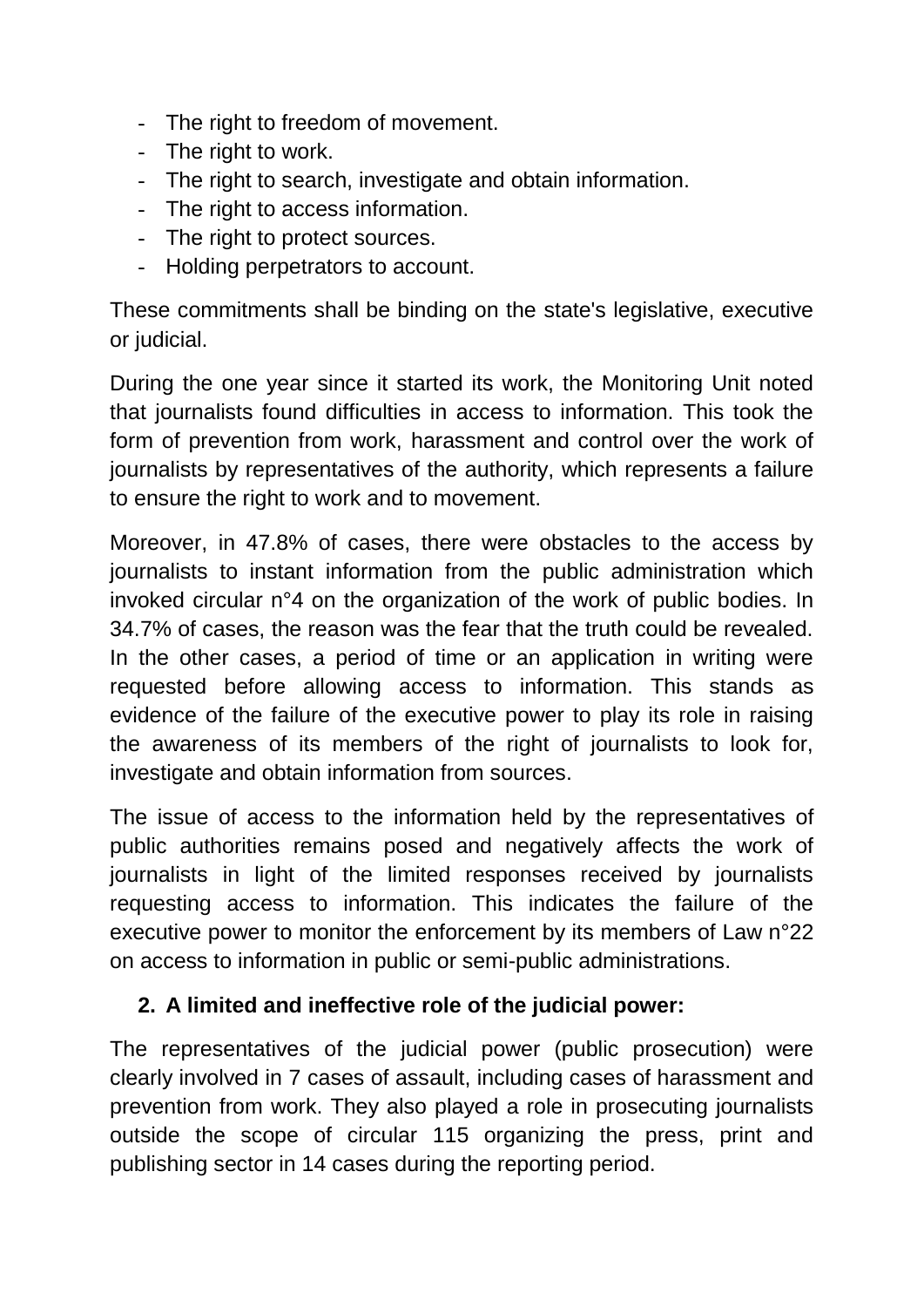A large number of journalists rely on the independence of the judiciary and on the understanding of the judges of the nature of their work to ensure they are protected from any verbal or physical abusive acts that may be carried out by the executive power and any other parties and that may hinder the performance of their work as guaranteed by the Tunisian constitution and the laws in force.

Unfortunately, the degree of awareness of journalists of this role has remained limited. Only 41.1% filed complaints and 39.5% went to courts though 97.6% think it is important to litigate in courts to ensure the perpetrators of assaults against them are held to account and do not enjoy impunity. It should be noted that investigating the complaints filed by journalists has been slow.

96.4% of journalists noted that the litigation process is slow while 40.4% deem it extremely slow.

The indicators point out that 44% of the complaints filed are still in the initial stage of investigation, despite the fact that more than six months have elapsed since they have been filed. This reflects the serious problems in the enforcement of the law. In addition, the public prosecutor's office did not play its role in the discretionary initiation of litigation for the benefit of journalists, except in two cases in February 2018.

### **3. Media organizations: a weak supportive role:**

Although 70.5 % of journalists assert having been supported by their organization during the assaults, this support was moral in 98.5% of cases, and legal in only 17% of cases.

These figures reflect the organization's lack of awareness of the need to support the journalists who alone face outright assaults because of the content they work on for the benefit of their media organizations. Journalists must be supported psychologically, medically, financially and socially, besides moral and legal support.

Media organizations are also responsible for providing protective measures to journalists. The first measure should be to recognize them as employees by providing them with professional cards and vests for their work in the field.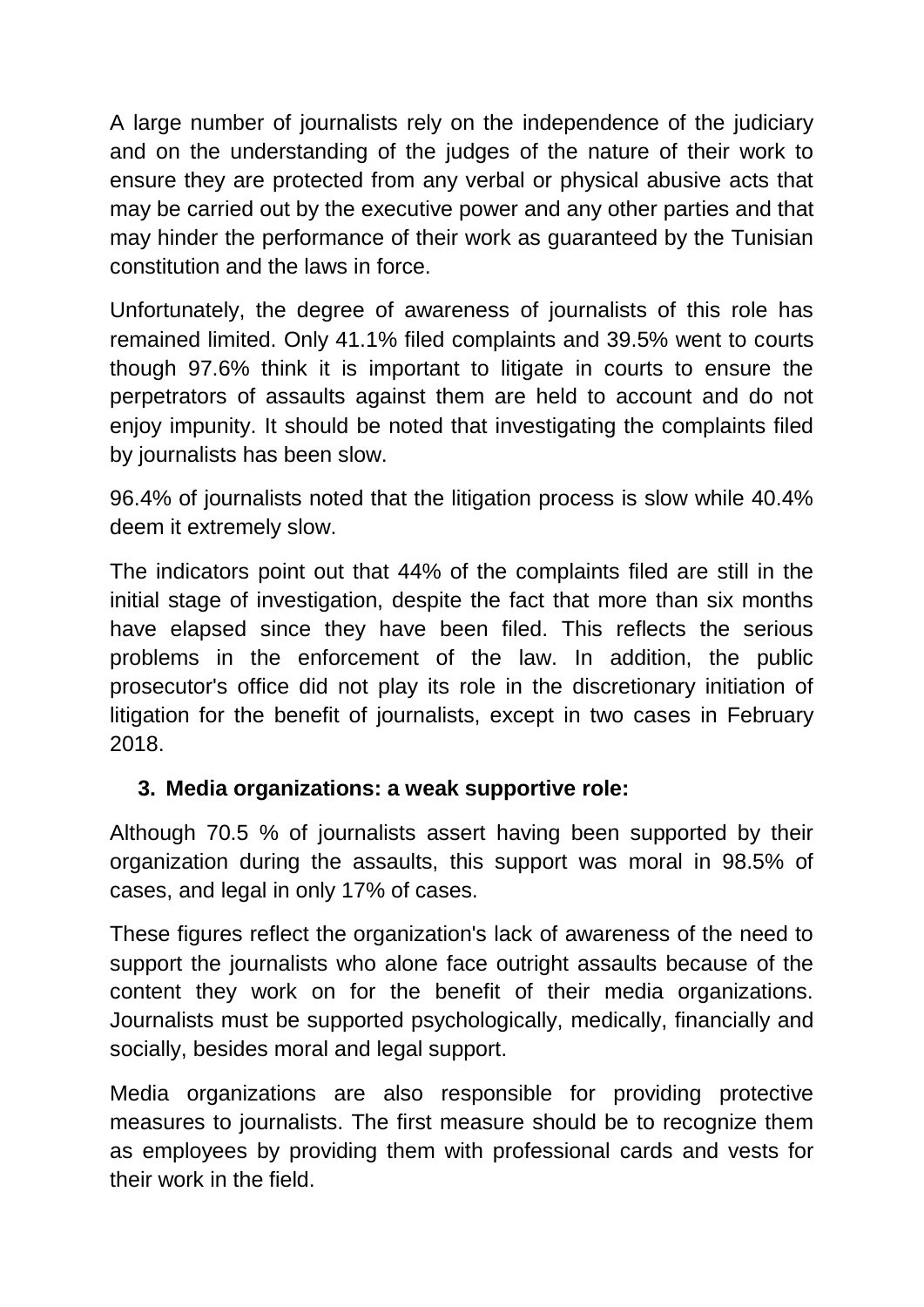Overall, throughout the reporting period, media organizations failed to provide such measures, with only 24.5% of journalists being given cards, while 47 % of them were given vests to protect them during their work in the field to cover rallies and protests.

It is important that media organizations strengthen their efforts to protect journalists, as well as to support them in case they are victims of assaults.

In addition to the need for all of these parties to play their roles, SNJ works to enhance the protection of journalists by setting up an early warning mechanism to reduce assaults by diagnosing, identifying and addressing the issue through the publication of reports and through recommendations to various stakeholders to ensure that the journalists who produce media content are safe, that the perpetrators are prosecuted and to combat impunity.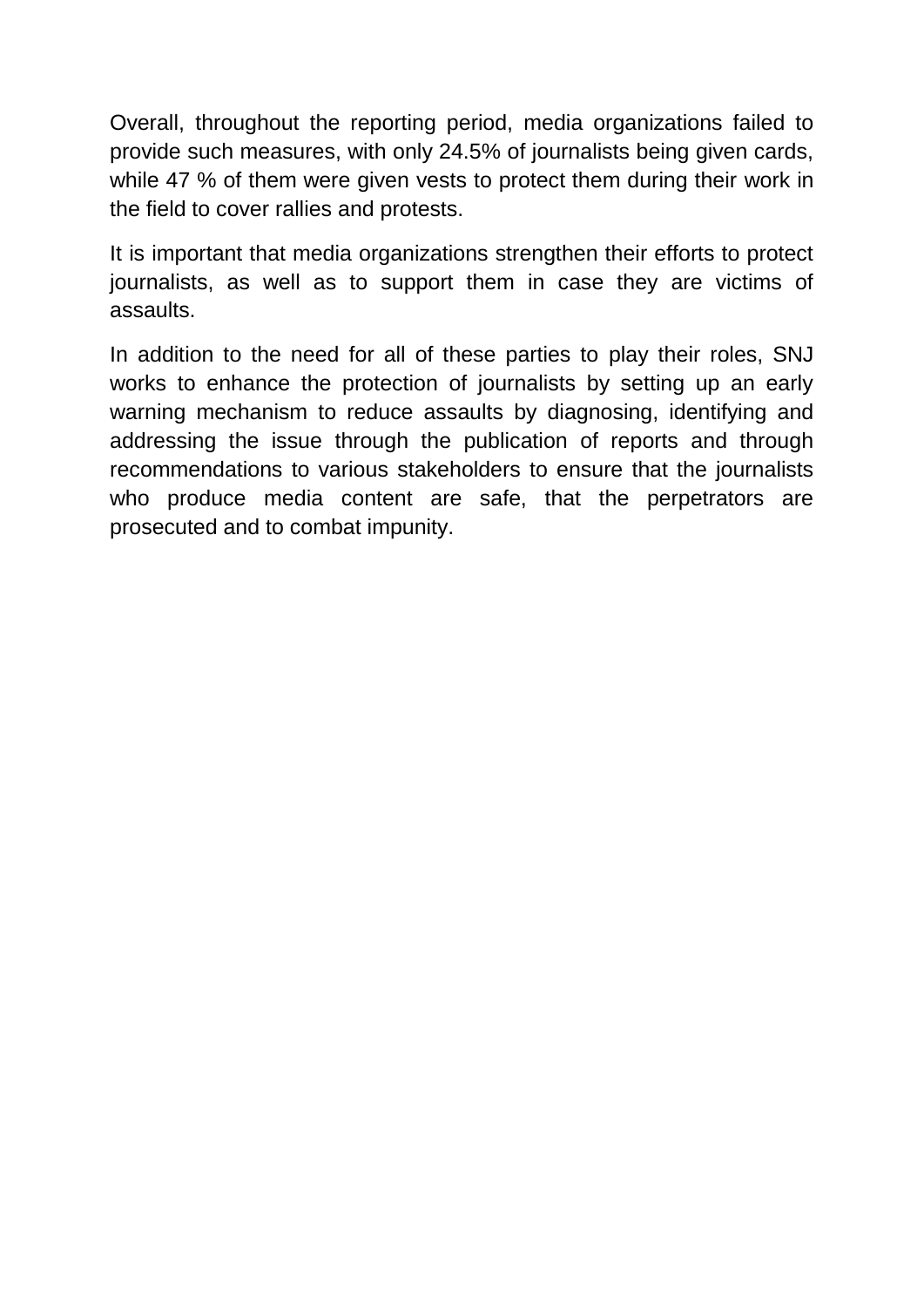### **Recommendations**

Under national laws, international human rights law and international humanitarian law, the responsibility for the protection of journalists lies with the state and state organs. All the partners involved play different roles in combating impunity for crimes against female and male journalists. The Monitoring Unit, one year after it started to monitor assaults, would like to present the following recommendations to the various stakeholders:

### **1. Presidency of the Republic:**

- Adopt and support the draft International Convention for the Protection of Journalists launched by the International Federation of Journalists (IFJ) upon its submission to the United Nations.
- Commit to ensuring the implementation of the provisions of the "Declaration of Freedom of Information in the Arab World", signed by the President of the Republic on August 26, 2016 and to using by the President of his constitutional authority to ensure the Declaration is respected at the level of practices and laws
- Ensure that all media organizations enjoy an equal right to cover the events organized under the supervision of the Presidency.

### **2. Presidency of the Government:**

- Give immediate effect to the promise to stop using Circular  $n^{\circ}$  4 on the organization of the work of the media and communication units at the ministries and public institutions. The Presidency of the Government should issue a procedural text to stop using this Circular which impedes the principle of access to information.
- Accelerate the amendment of Decree n°. 4030 of 2014 of 03 October 2014 concerning the ratification of the code of conduct and ethics of public agents, especially since SNJ has sent since March 2017 to the Presidency of the Government a paper containing proposals for the amendment.
- Immediately withdraw bills that pose a threat to the freedom of press or that lead to the fragmentation of the right to pluralistic and independent media and the freedom of expression, such as the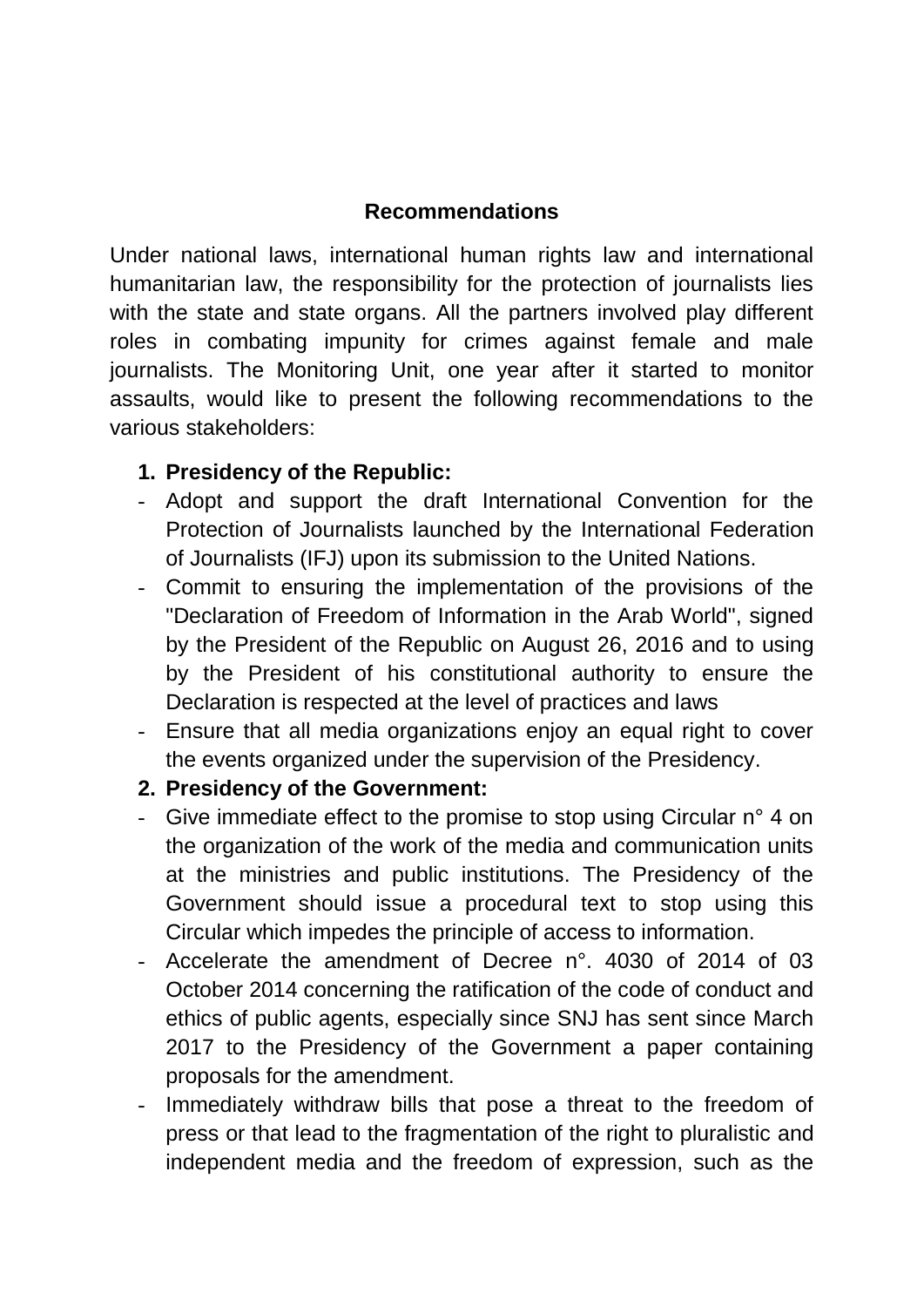draft law on "Criminalizing assaults on armed forces and the police" and the draft law on the "creation of the Audiovisual Authority".

- Propose the necessary legal amendments to ensure the protection of journalists in respect of public laws directly related to the freedom of opinion and expression.
- Give effect to the UN General Assembly resolution on the protection of journalists of 20 November 2017.
- Follow up on the cases of public officials who have been directly involved in assaults on journalists
- Provide the appropriate conditions for the work of the Authority on Access to Information and allocate the financial and logistical resources to this end.
- Investigate the violations committed by the MoI and its employees of the freedom of the press and which jeopardize the very essence of the freedom of expression.
- Stop any interference with media content and any pressure and harassment of journalists to stop them from being critical. This includes abiding by the legal procedures to nominate managers of public and confiscated media organizations.
- Give effect to the law on access to information by providing the required data within the legal deadlines.
- It is necessary to review the filming licensing system for foreign media in order to extend the renewal period and compel the MoI to respect the work of foreign journalists and Tunisians working in foreign media organizations as part of respect for freedom as a principle subject only to the exceptions stipulated in Decree 115.
- Facilitate procedures for granting accreditation and professional cards to ensure greater protection for journalists
- Training the ministry's employees on the mechanisms of communication with the media
- Play its role in relation to awareness of the nature of the work of the press through awareness campaigns for the benefit of state officials and representatives.

### **3. Ministry of the Interior:**

- Carry out administrative investigations into the cases of assault that involve the Ministry's agents, including assaults on journalists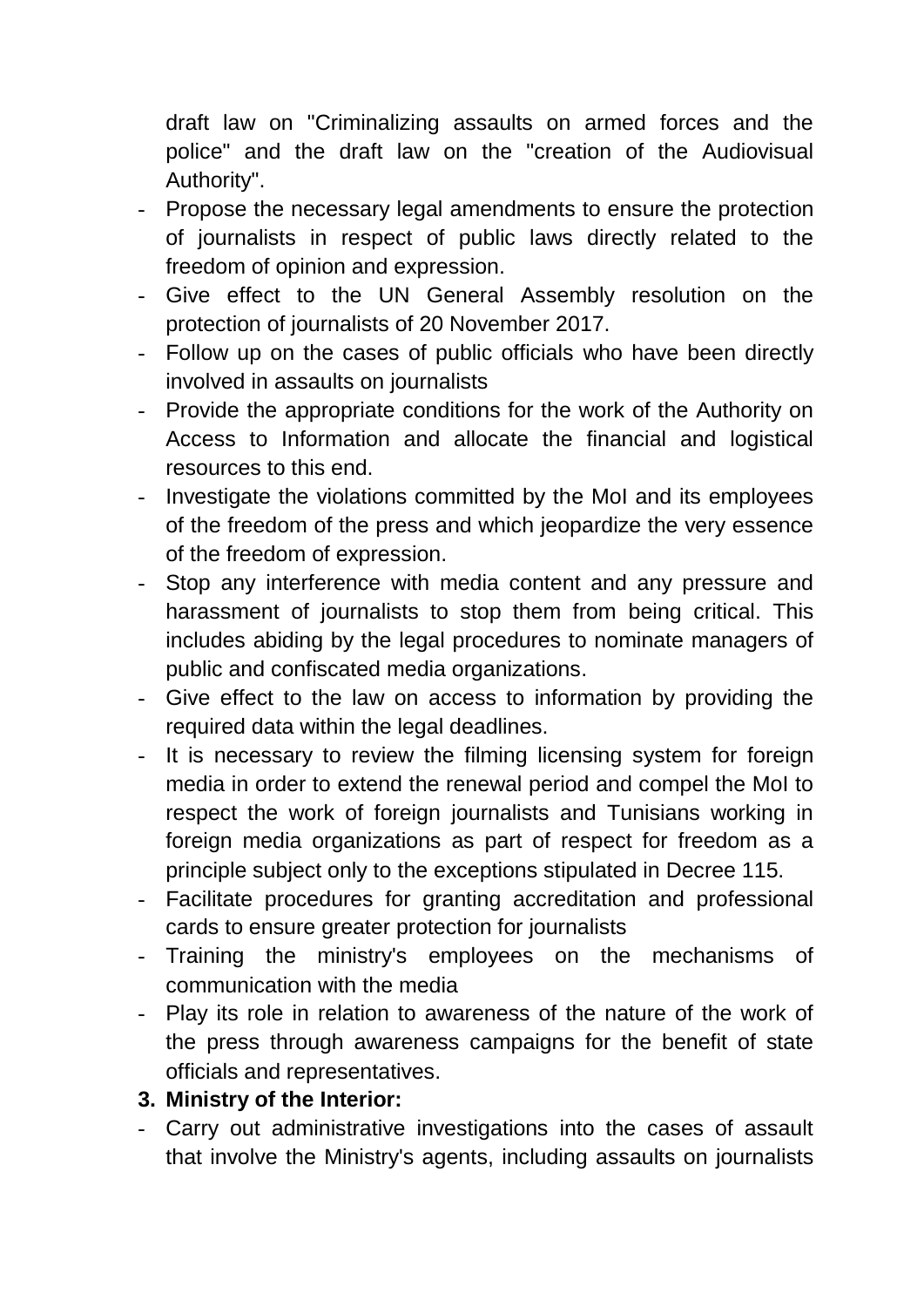and reporters, arresting them, seizing their equipment and make the outcomes of these investigations public.

- Issue a Circular whereby journalists are no subject to any assaults while on duty, especially during protests and sports events.
- Accelerate the adoption of a "draft code of conduct that regulates the relationship between the internal security forces and media representatives". This Code has been formulated in a participatory manner with the profession since 2014
- Take proactive and precautionary measures to protect sports journalists during their coverage of sports events. In fact, it has been noted that despite the many warnings, this protection has not been adequate.
- Notify the Ministry's field agents that the only identity document of the journalist is his professional card and that authorizations in writing are an exceptional procedure only applicable when some buildings are photographed or within a specific field
- Raise awareness of the nature of the press work aimed at combating corruption and at guaranteeing the right of citizens to free and pluralistic media
- Give effect to the role of the Ministry's crisis unit to intervene for the benefit of journalists and curb assaults on them by the Ministry's agents and not consider this unit a formal mechanism used for propaganda purposes
- Develop mechanisms for communication with the professional organizations for the timely treatment of assaults by the Ministry's agents.

## **4. Assembly of People's Representatives:**

- Hold state officials responsible for the protection of journalists regularly accountable for all cases of assault against journalists perpetrated by the people working under their authority.
- Refrain from enacting any legislation that breaches the freedom of expression and freedom in compliance with the Tunisian **Constitution**
- Broaden consultations with all stakeholders in respect of draft laws on freedom of expression, press and opinion.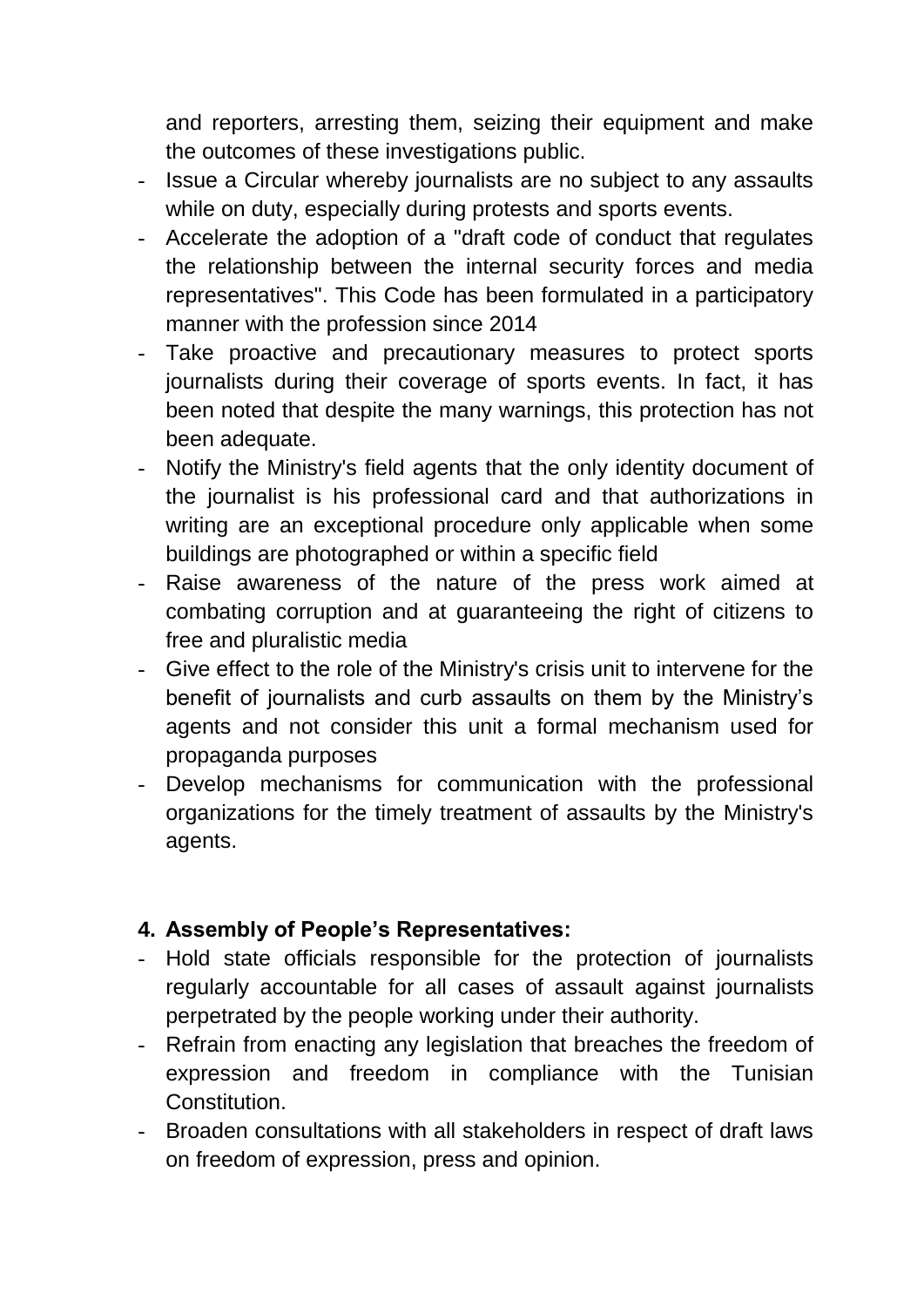- Foster the establishment of a permanent mechanism on the safety of journalists under the auspices of the High Authority on Human Rights and Basic Liberties.

## **5. High Authority on Human Rights and Basic Liberties:**

- Update the Authority's database by including the types of violations related to the freedom of press, print and publishing.
- Set up a task force or committee to address violations of the right to information, opinion and expression.
- Design an action plan to protect journalists
- Get inspiration from the UN action plan on the safety of journalists and impunity to devise a national plan to protect journalists that aims to establish a free and safe environment for journalists and media professionals and to combat impunity.

## **6. The judiciary:**

- Accelerate the litigation and trial procedures concerning the perpetrators of assaults against journalists, especially in case serious assaults are committed, including death threats and physical assaults.
- The public prosecution and the Ministry of Justice should stop any prosecution procedures against journalists outside the framework of the laws organizing the profession (Decrees 115 and 116)
- Avoid referring journalists to the police investigation and search units.
- Implement in an appropriate manner the provisions on the prohibition to publish so as to ensure that journalists have the right to publish judicial information and the right of the public to have access to it.
- Give effect to the discretionary initiation of litigation by the public prosecution to prosecute anyone who launches campaigns of defamation and incitement against journalists or carries out prosecutable assaults.
- Apply special protocols to investigate journalists in case they commit press crimes. The protocols should take into account the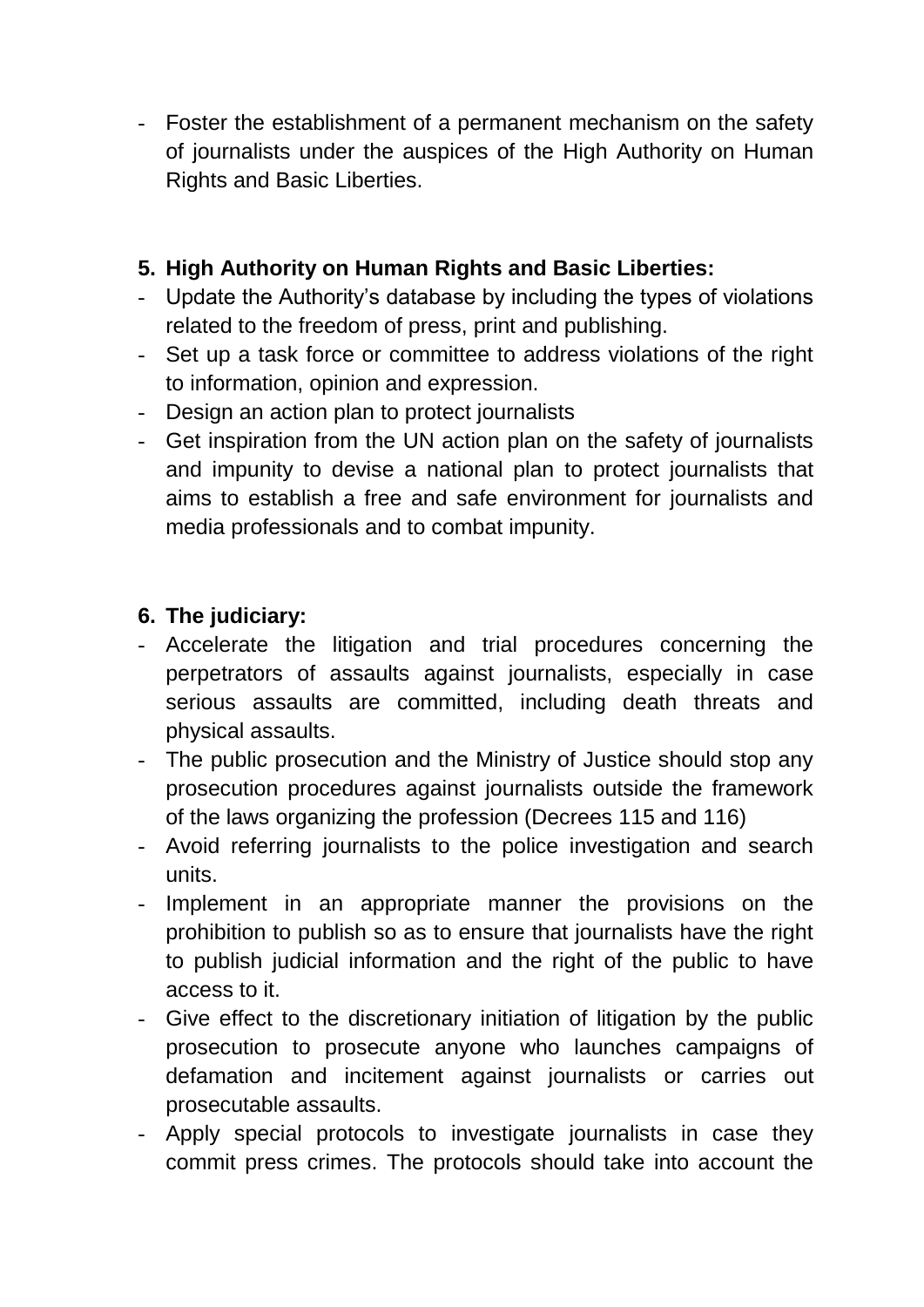nature of the work of journalists, particularly with respect to the seizure and destruction of the work equipment.

- Establish specialized court chambers to prosecute press crimes.
- Train judges on the prosecution of press, print and publishing crimes.

#### **7. Managements of media organizations:**

- Provide all protective mechanisms for the benefit of journalists working for them, including business cards and vests to avoid any harassment by official authorities.
- Comply with the principle of separation between management and editing
- Respect the rights of journalists, including the right to strike and to protest in various ways.
- Support journalists victims of assaults legally, economically, psychologically and medically.
- Devote media space to address the issues of freedom of press and the assaults targeting journalists and to disseminate knowledge of the bodies in charge of this freedom…

#### **8. Media professionals:**

- Report to SNJ any assaults to which they are subject regardless of how serious they are so as they are investigated, legally considered, documented and recorded to be used later to prosecute perpetrators and support victims.
- File complaints with the judiciary in case they are subject to prosecutable assaults.
- Overcome any fears in relation to the potential reaction of the management or the executive power when reporting on cases of interference with editorial activities.
- Enhance professional solidarity in case any assaults are committed against journalists
- Take cognizance of the protection and safety measures set out in the IFJ International Code of Practice for the Safe Conduct of Journalism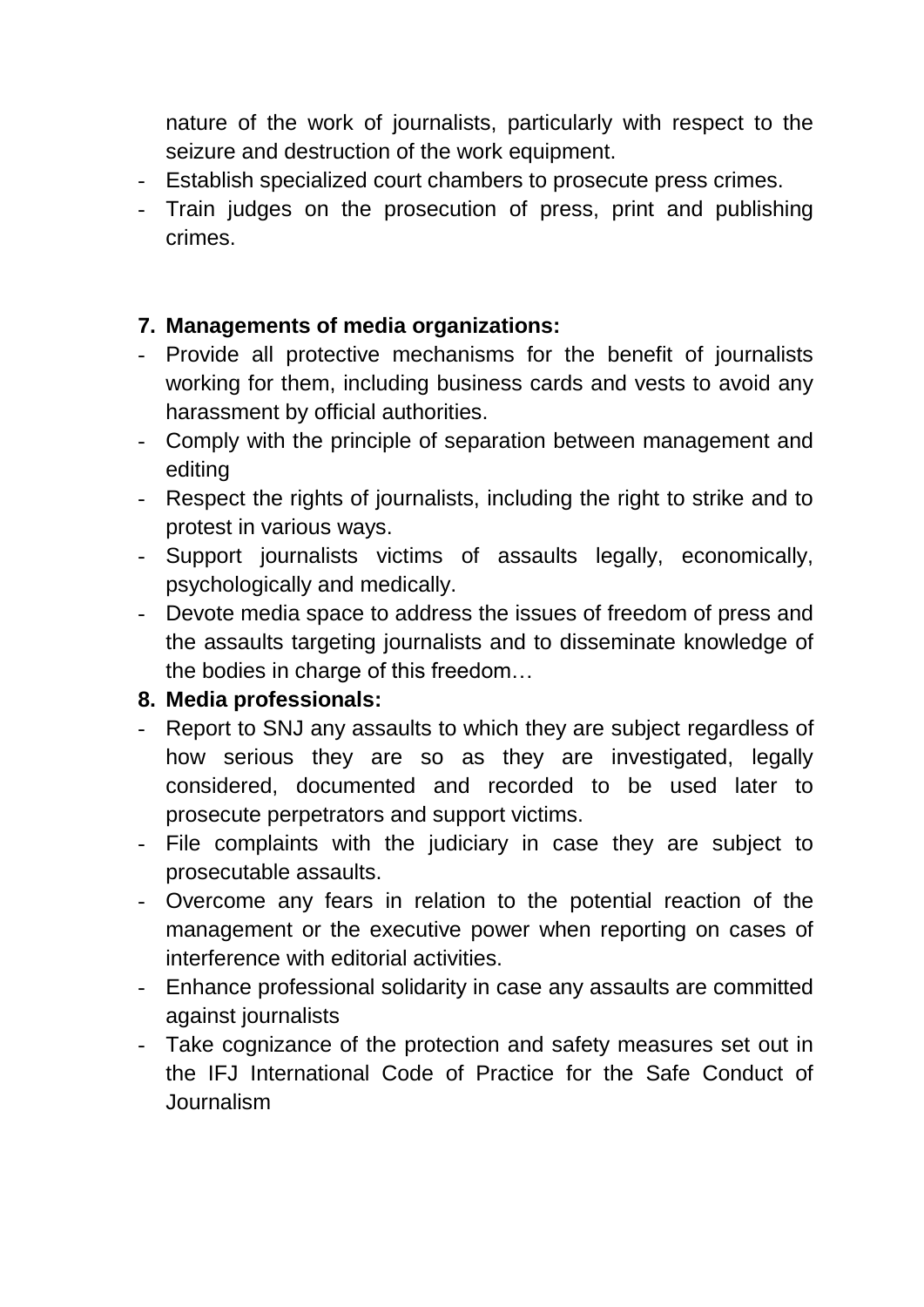- Participate to raising awareness of the freedom of press and the safe conduct of journalism through their journalistic products and on social media.

## **9. Actors on the sports scene:**

- Provide an entry gate for accredited journalists in sports facilities during sports events and provide information about this in a press release (to be used only by journalists).
- Provide an adequate number of members of organizing committees and police officers at the gates of stadiums to allow access to the press box to journalists only and involve professional organizations in this process.
- Organizing committees overseeing entry to sports facilities should provide press vests
- Only journalists wearing press vests or special badges should be granted access to the pitch to carry out interviews
- Regional authorities should assume responsibility for providing appropriate working conditions during important sports games of different levels.
- Journalists should act professionally and impartially and should avoid any acts that may trigger violence.
- Joint working sessions between the professional organizations of journalists and sports bodies should be held to coordinate exceptional measures for journalists on the occasion of the organization of sports events requiring special measures.

### **10. Other stakeholders:**

- Show respect for the freedom of press and refrain from interfering in the media content and from putting pressure on media organizations.
- Use regulatory bodies and self-regulatory bodies to complain and seek redress so as to reduce the number of press crimes cases submitted to the consideration of courts
- Respect the nature of journalistic work as it endeavors to reveal the truth and provide information to citizens in an objective and balanced manner.
- Sponsors should respect the independence of media organizations and should not use the power of money to influence them.
- **1. The case of Ala Chebbi**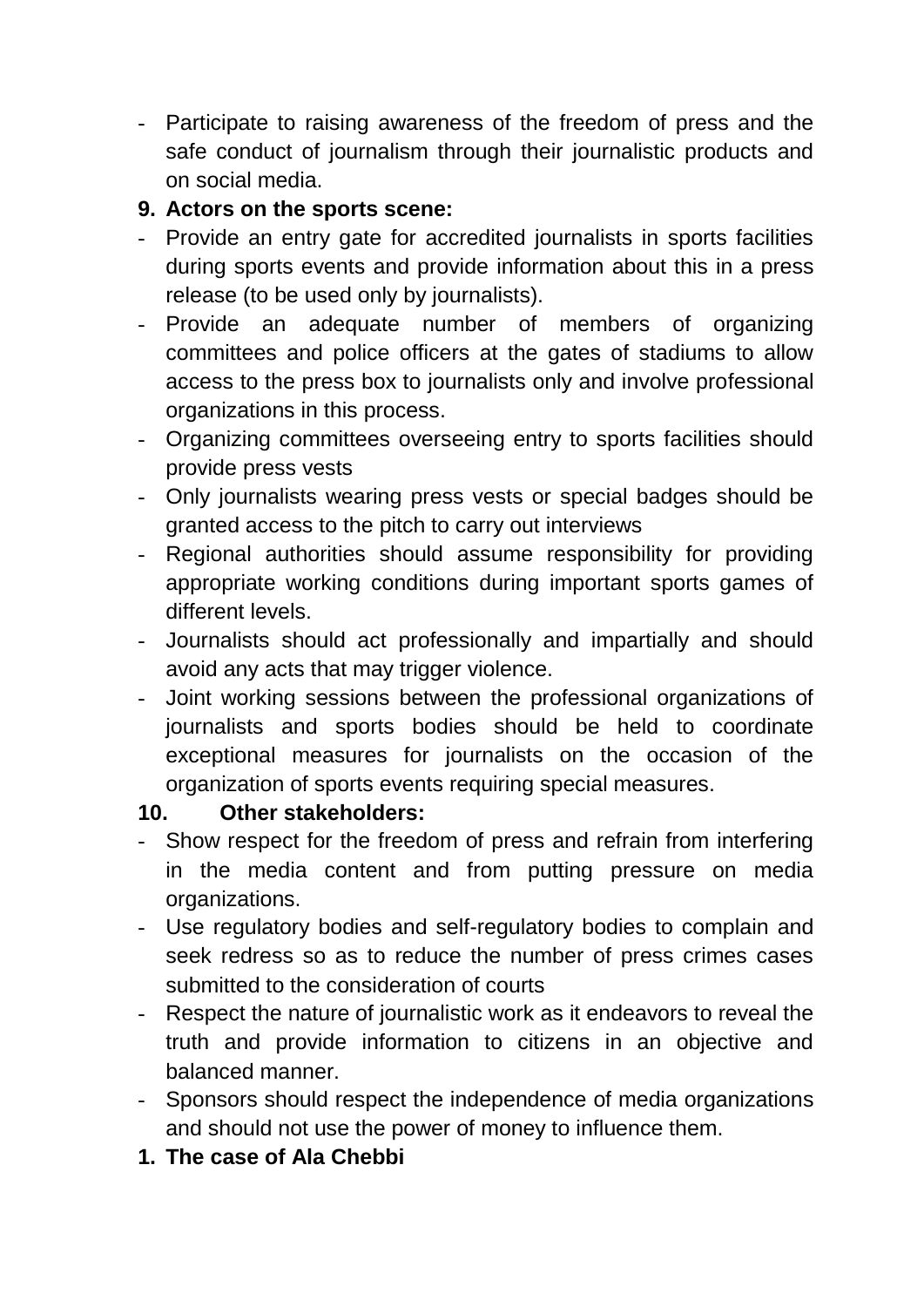On 21/11/2017, the investigating judge of the Court of First Instance in Tunis heard the talk show host, Alaa Chebbi, whose program "I have something to tell you" is broadcasted on Al-HIWAR AL-TOUNSI TV on charges of enticing someone to consent to the processing of personal data in accordance with Article 88 of Basic Law No. 63/2004 on personal data protection which stipulates that a person who entices another person to give consent to the processing of his or her personal data by means of deceit or violence or threat shall be punishable by imprisonment or a fine.

Regarding the details of the case, in 2013, AL-HIWAR AL-TOUNSI broadcasted one episode of the talk-show entitled "I have something to tell you" about an illegal relationship between a man and a women which led to the birth of a child. In the program, the man declared that the DNA paternity test later confirmed that the son was not his. Subsequently, the woman filed a complaint with the public prosecutor in Tunis who ordered the matter to be investigated.

It should be recalled that HAICA imposed a 200 thousand TND fine on the TV channel and ordered the program to be suspended for one month on grounds that the show was re-broadcasted. The regulatory body considered that the content of the program violates both human dignity and private life.

## **2. The case of Mosbah Jdey:**

On 8-8-2016, the journalist Mosbah Jdey published an article entitled "a random decision by the municipal council my lead to the displacement of six families" in "Al Sahafa al-Youm". Subsequently, a citizen filed a case against the journalist with the Court of First Instance of Tunis under n° 10630. On 2/6/2017, the Court found the journalist guilty of defamation and fined him together with the legal representative of the newspaper to pay 1000 TD as well as to pay the legal fees. The Court ordered the text of the judgment to be published on the day following the date it was notified to the "Al-Sahafa al-Yaoum".

This ruling was appealed before the Court of appeal under n° 7800. The case was heard on 13/2/18 and an acquittal verdict was entered on 27/02/2018.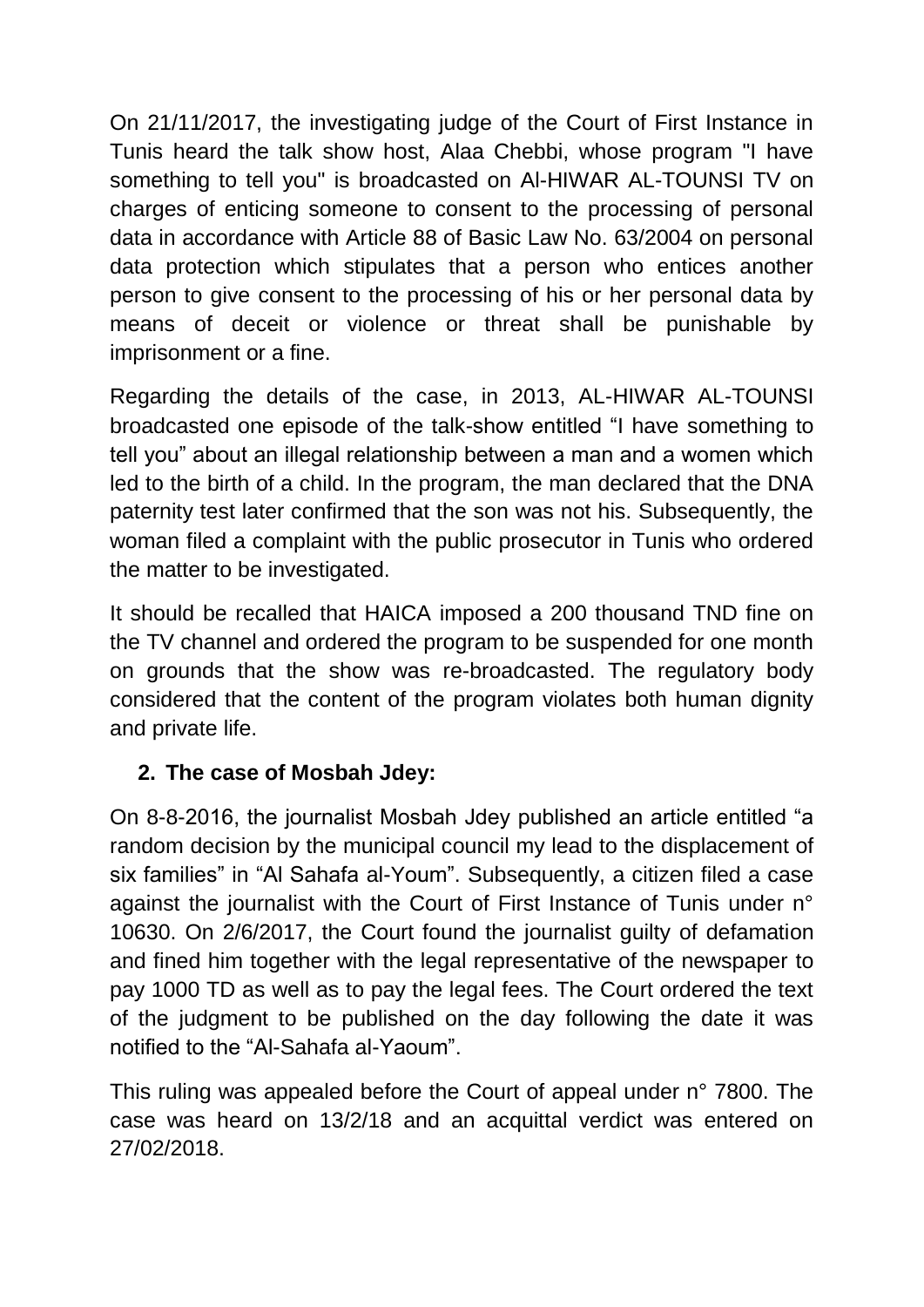# **3. The case of Salam Malik and Saloua Malik:**

The district court of Tozeur convicted Salam Malik, director of "Al-Jarid FM" and Saloua Malik, program manager at the same radio station of verbally assaulting a civil servant in May 2017 after police officers, who had a quarrel with Salam, filed a case. The court sentenced Salam Malik to 6 months of immediately enforceable imprisonment while his sister Saloua was sentenced to 6 months but ordered enforcement to be deferred. The ruling was appealed before the court of first instance in Tozeur as it serves as the court of appeal for district courts under its jurisdiction. Salam Malik was sentenced to a fine for offending public morality while Saloua Malik was acquitted.

# **4. The second case of Ala Chebbi:**

The journalist Arbia Ben Hamadi filed a case with the public prosecutor in Tunis against Ala Chebbi, the "Sirrik fi Bir" talk show host in "Mosaique FM".

B. Hamadi accused Chebbi of offending public morals, of pretending a crime has been committed and of spreading false news as is set out in articles 226 a and 142 of the penal code and article 54 of decree 115. On 19/12/2017, the public prosecutor referred the case for investigation by the sub-directorate of criminal affairs at Gorjeni and to take the statements of the two parties. The case has not been settled to date.

# **5. The case of Abdelhamid Riahi and Imen b. Aziza:**

On 6/4/2017, the Ben Arous National Guard search and investigation squad took the statements of the editor in chief of Al-Chourouk newspaper and Imen b. Aziza, a journalist in the same newspaper.

A legal expert had filed a case against them for defamation and for attributing illegal matters to a quasi-civil servant because of an article they published at Al-Chourouk on 5/2/2017 entitled "Prosecuting a member of the High Judicial Council". The defense counsel insisted on implementing decree 115.

# **6. The case of Walid Mejri:**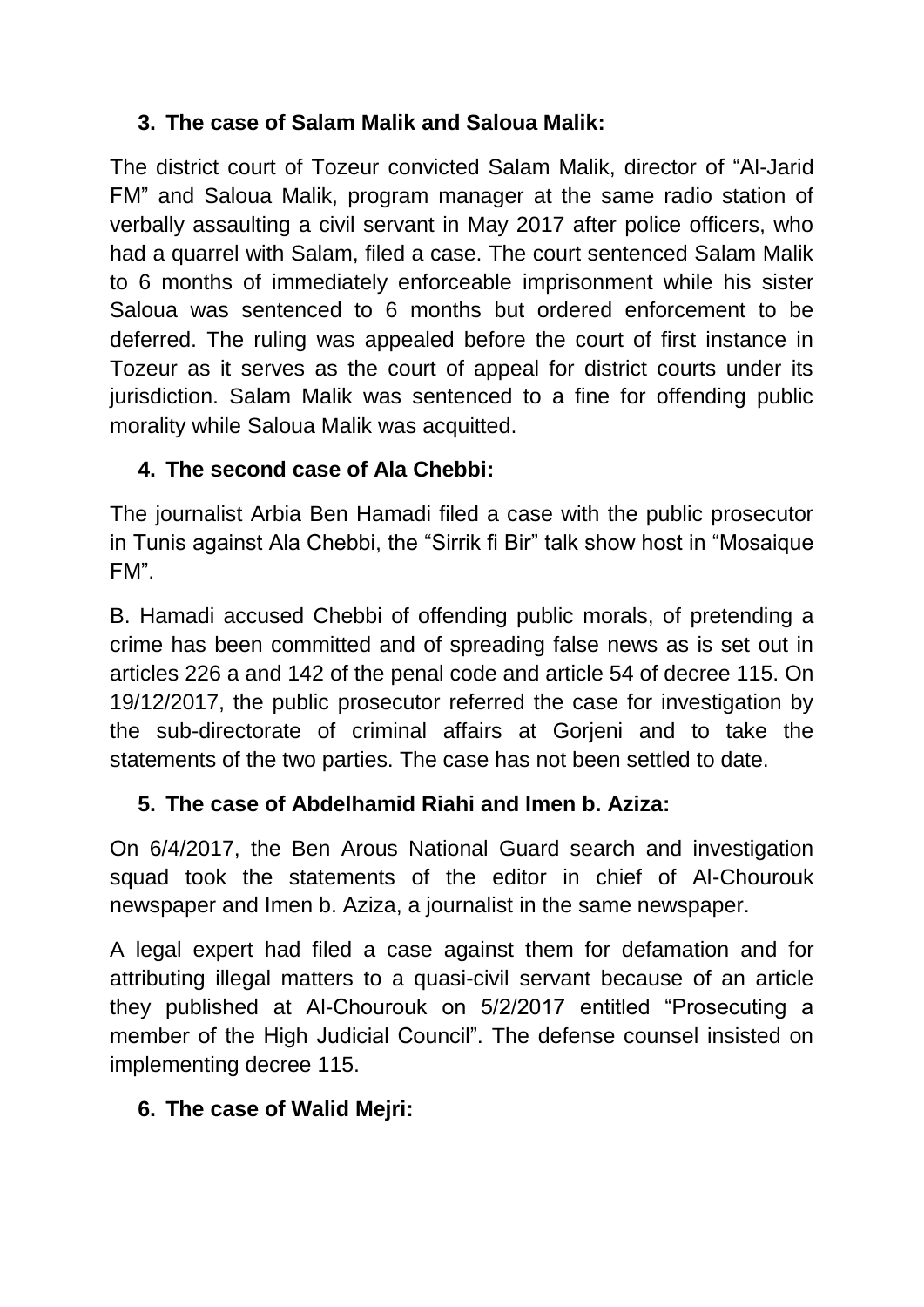In December 2015, a senior police officer filed a complaint with the public prosecutor against Walid Mejri, editor in chief of the "Akher-khabar" newspaper.

The defendant accused Mejri of attributing illegal matters to a civil servant under article 128 of the penal code and of abusing another person on social media networks as is set out in article 86 of the communication code after an article on parallel police in Carthage International Airport was published. As a first measure, W. Mejri was investigated by the Ben Arous National Guard squad. On March 29, he was investigated by the National Guard search and investigation squad at El-Aouina. It should be noted that the defendant filed complaints against other journalists who addressed the same issue.

## **7. The case of Sana Mejri:**

A senior police officer filed a criminal complaint against Sana Mejri, the journalist in "Akhbar al-Joumhouria" in December 2015 after she published an article in August 2015 on suspicions relating to the said officer. On March 30, 2017, Sana Mejri gave a statement to the National Guard search and investigation squad at El-Aouina. It should be noted that the family of the said senior police officer was granted the right to reply in the newspaper as he was under arrest.

## **8. The case of Noureddine Ben Achour and Habib Ben Dbabis:**

On 20/04/2017, the editor in chief of "Assabah al ousboui" newspaper and the journalist Habib Ben Dbabis appeared before the sixth chamber hearing misdemeanor cases at the court of first instance in Tunis to hear case n° 12109/2017 concerning attributing illegal matters to a civil servant in the press.

The case against the journalists was filed with the public prosecutor in Tunis by the officer in charge of state litigation on behalf of the Ministry of religious affairs after an article was published on the opening of a mosque in Mahras, Sfax. The case was declared inadmissible on grounds of procedural flaws.

### **9. The case of Mohammed Boughalleb:**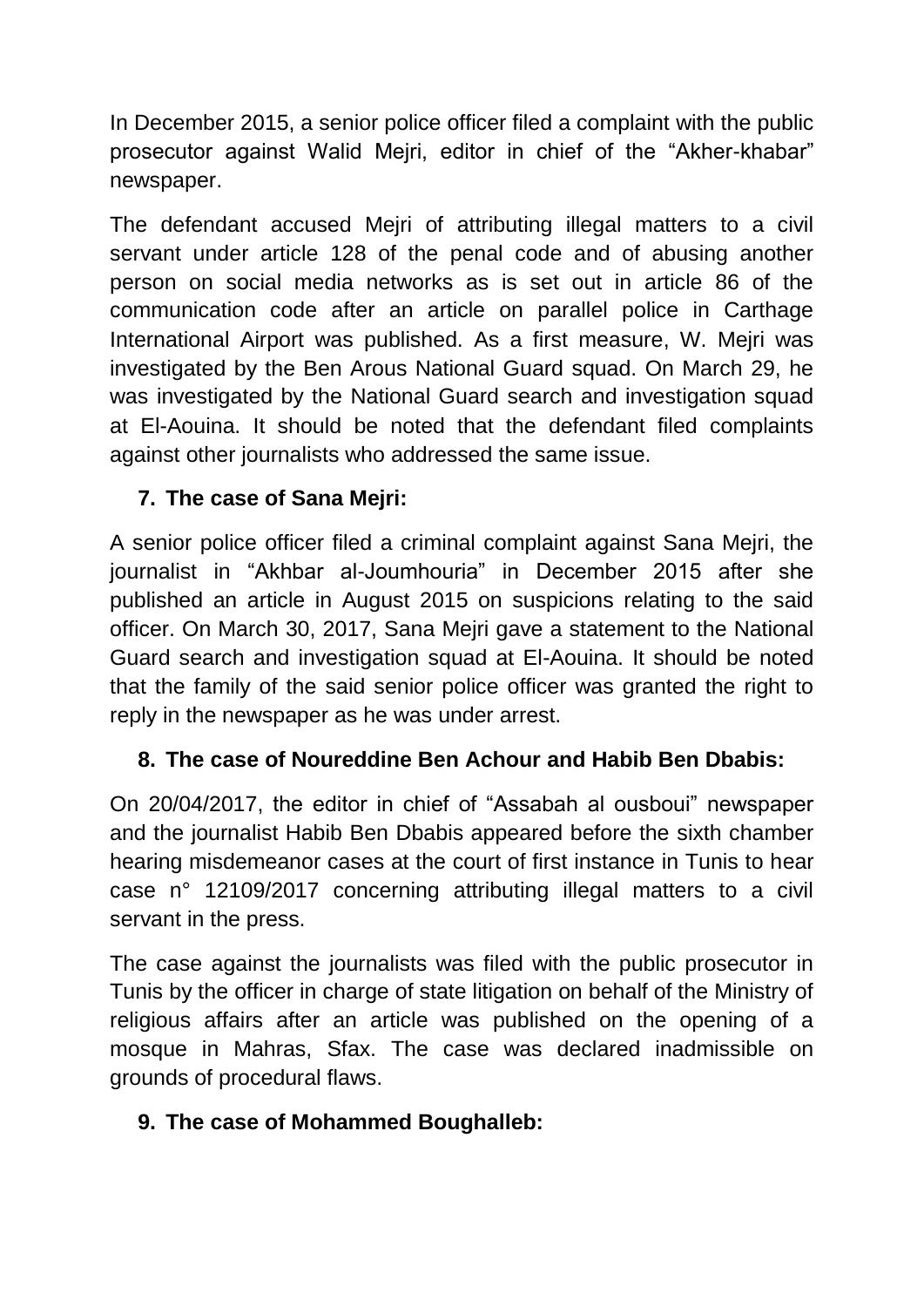M. Boughalleb appeared before the chamber examining misdemeanor cases in the court of first instance in Tunis as he was accused of defamation under article 55 of decree 115 after he intervened in the TV talk show 24/7 to talk about a conflict between Tunis Air pilots and technicians regarding work uniforms. The case was filed by some company employees.

# **10. The Monji Khadraoui case:**

M. Khadraoui was investigated on 26/05/2017 by the National Guard first central squad at El-Aouina. The journalist Samira Khiari had filed a complaint with the public prosecutor in Tunis in which she accused M. Khadraoui of defamation on social media networks after he opposed granting her a professional journalist card at the time he was a member of the committee granting professional cards. The judicial police at el-Moncef Bey had taken Khadraoui's statement before referring the matter to the National Guard squad to hear both parties.

# **11. The case of Zied Heni**

A ruling in a misdemeanor case was rendered by the Court of first instance of Sousse on 27/12/2017 whereby Zied Heni was sentenced to a 300 TD fine for insults under Decree 115 and acquitted with respect to attributing illegal matters to a civil servant in the press under article 128 of the Penal Code.

The case was raised after Zied Heni declared on Nessma TV that "the public prosecutor was lying" regarding the signature of public prosecutor reports by an accused in the case concerning throwing an egg on Mehdi Mabrouk, the former minister of culture. The reports were referred to the court of Sousse while the member of public prosecution concerned was located in the court of Tunis.

Usually, insults should be subject to complaints which are fined directly in accordance with article 69 of decree 115 and not by the public prosecutor. Z. Heni's defense counselor appealed the court decision.

# **12. The "Bawabet Tounes" case:**

A private commercial company filed a case with the court of first instance of Tunis on 7/4/2017 against the legal representative of the website to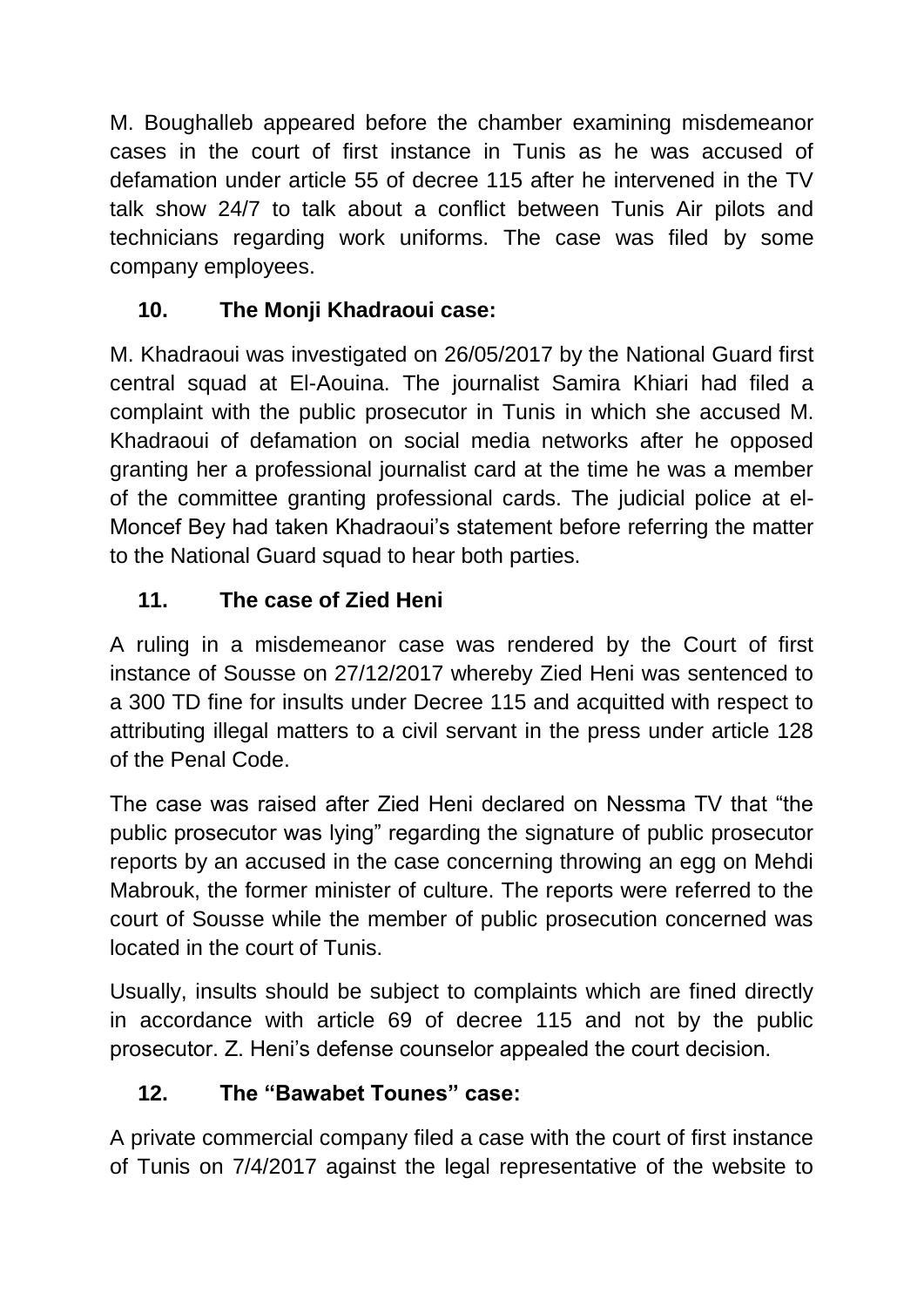obtain an interlocutory injunction to delete an article published on "Bawabet Tounes".

The company having filed the case claims that the said article contains false and incorrect allegations that affect the company's integrity using swear words. The case was based on article 201 of the code of civil and commercial proceedings on cases of interlocutory injunctions. The defendant was finally acquitted by the court.

# **13. The Sami B. Gharbia case:**

On 21/04/2017 B. Gharbia published an article in "Nawat" website on the work of the Presidency of the Republic in relation to the law on administrative reconciliation. The Presidency filed a penal complaint and B. Gharbia was investigated by the National Guard investigation and search squad at El-Ouina and was convicted of broadcasting written content that is not his without having been authorized to do so as is set out in article 253 of the Penal Code.

## **14. The Khamis ben Brik case:**

Khamis b. Brik, the correspondent of Aljazeera.net in Tunisia and editor in chief of the German "Correspondents" website was prevented from travelling to Germany on June 14 to attend an international conference on "potential risks to the freedom of press in Tunisia and North Africa".

His passport was confiscated by the police at the airport on grounds that he had been sentenced to 6 months in prison for having "pretended to be a journalist" during covering the Carthage International Festival.

Despite being subsequently acquitted by the Court of First Instance in Tunis, the journalist was subject to a cruel treatment at the airport as he was about to be provisionally detained.

On June 15, 2017 was detained for 5 hours at the detention cell at the court of first instance in Tunis before he was referred to the public prosecutor to recover his passport.

B. Brik was transferred to the Court of First Instance of Tunis 1 in a state of detention to examine his case and recover his passport. He was kept at the court's detention cell for 5 hours before the public prosecutor